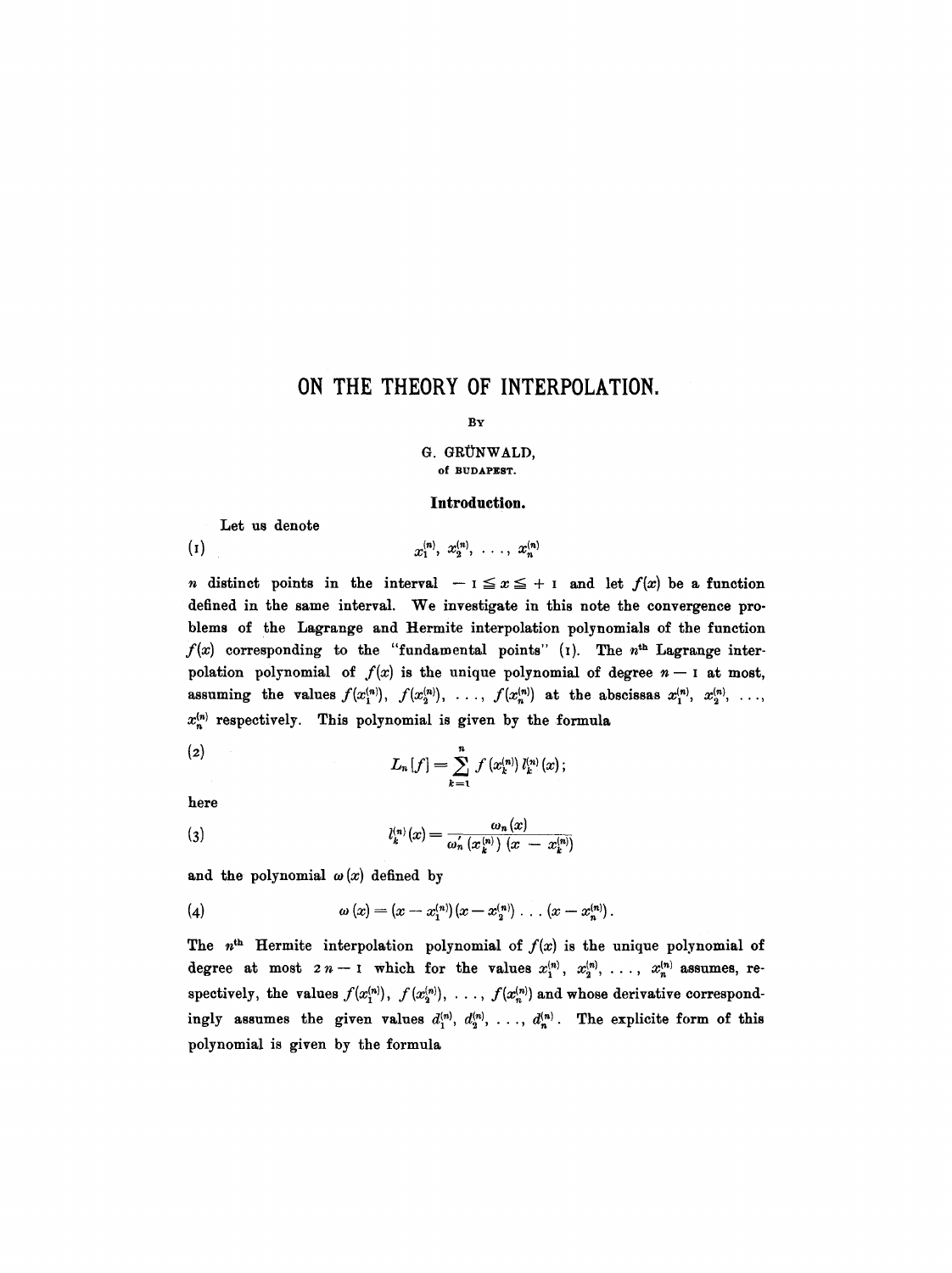(5) 
$$
H_n[f] \equiv \sum_{k=1}^n f(x_k^{(n)}) h_k^{(n)}(x) + \sum_{k=1}^n d_k^{(n)} \mathfrak{h}_k^{(n)}(x);
$$

$$
\bold{here}
$$

(6) 
$$
h_k^{(n)}(x) = v_k^{(n)}(x) \{ l_k^{(n)}(x) \}^2,
$$

(7) 
$$
v_k^{(n)}(x) = 1 - (x - x_k^{(n)}) \frac{\omega_n''(x_k^{(n)})}{\omega_n'(x_k^{(n)})},
$$

(8) 
$$
\mathfrak{h}_k^{(n)}(x) = (x - x_k^{(n)}) \{ l_k^{(n)}(x) \}^2
$$

and  $\omega_n(x)$ ,  $l_k^{(n)}(x)$  have the same meaning as before.

There exist many investigations for the behavior of the sequence  $L_n[f]$  $(n = 1, 2, \ldots)$ . We mention here the following negativ results only. For an arbitrarily given

$$
(9) \quad x_1^{(1)} \quad x_2^{(2)}, \, x_2^{(2)} \quad \ldots \quad \ldots \quad \ldots \quad \ldots \quad \ldots \quad x_n^{(n)}, \, x_2^{(n)}, \, \ldots \, , \, x_n^{(n)} \quad \ldots \quad \ldots
$$

system of fundamental points there exists a function  $f(x)$  continuous in the interval  $-1 \le x \le + i$  for which the sequence  $L_n[f]$   $(n = 1, 2, ...)$  is not uniformly convergent in  $- i \le x \le + i^1$  and there exists a continuous function  $f(x)$  also for which the sequence  $L_n[f]$  is divergent.<sup>2</sup> Even in the most regular case of the Tchebycheff fundamental points (i. e.

(10) 
$$
x_k^{(n)} = \cos (2k - 1) \frac{\pi}{2n} \quad (k = 1, 2, \ldots, n; n = 1, 2, \ldots);
$$

 $x_k^{(n)}$   $(k = 1, 2, ..., n)$  are the roots of the n<sup>th</sup> Tchebycheff polynomial  $T_n(x)$ =  $=$  cos (n arc cos x)) there exists a function  $f(x)$  continuous in the interval  $-1 \le x \le +1$  for which the sequence  $L_n[f]$  is divergent everywhere in

<sup>&</sup>lt;sup>1</sup> S. BERNSTEIN, Quelques remarques sur l'interpolation, *Comm. Soc. Math. Charkow*, 14 (1914). G. FABER, Uber die interpolatorische Darstellung stetiger Funktionen, *Jahresbericht d. D. Math. Vereinigung, 23 (1914), p. 102-210. A very simple proof is given in L. FEJÉR, Die Abschätzung* eines Polynoms..., *Math. Zeitschrift,* 32 (I93o) p. 425--457 .

<sup>&</sup>lt;sup>2</sup> S. BERNSTEIN, Sur la limitation des valeurs d'un polynome etc., *Bull. de l'Acad. des Science de I'U.R.S.S.,* (I93I), p. ro25--ioso.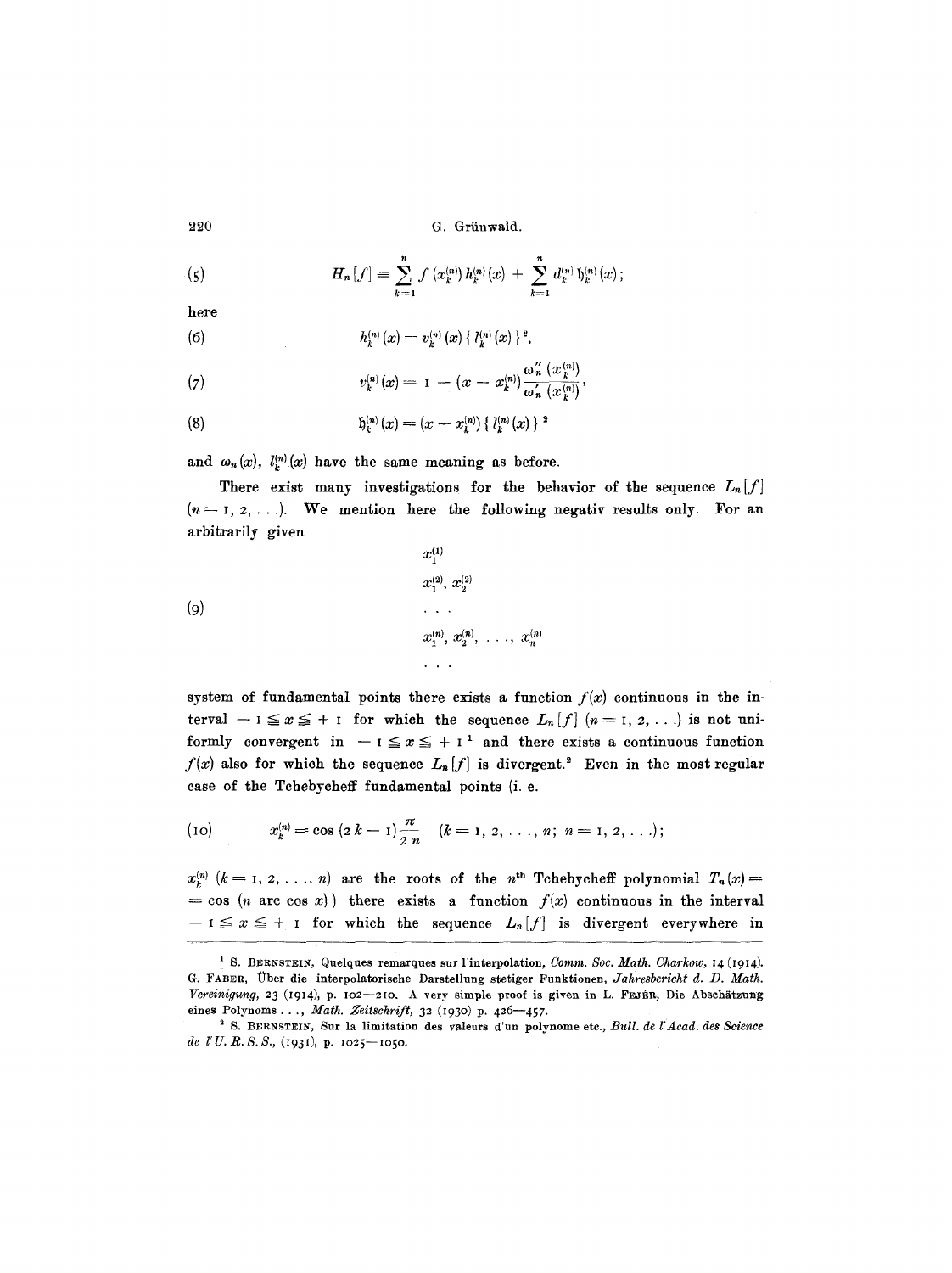$-$  **I**  $\leq x \leq +$  **I.** For the uniform convergence of the sequence  $L_n[f]$  further suppositions on the function  $f(x)$  are necessary. E.g. in the Tchebycheff case these suppositions are analogous with the conditions for which the Fourier series of  $f(x)$  is convergent.

If we look for a sequence of interpolation polynomials, which is convergent for all continuous functions, then we can select only from those for which the degree of the n<sup>th</sup> polynomial -- which thus assumes for the values  $x_1^{(n)}$ ,  $x_2^{(n)}$ , *....*  $x_n^{(n)}$  respectively the values  $f(x_1^{(n)}), f(x_2^{(n)}), \ldots, f(x_n^{(n)})$  -- is higher than  $n-1$ . It is here a very natural requirement to investigate interpolation polynomials with simple form and not too high degree. $^2$  In the case of the aequidistant fundamental points (i. e. the fundamental points are the points dividing the interval  $-1 \le x \le +1$  in n equal parts) this problem was solved by DE LA VALLÉE POUSSIN and S. BERNSTEIN.<sup>3</sup> L. FEJÉR investigated the Hermite interpolation polynomials. 4 We have seen that these classical interpolation polynomials are of simple character and the degree of the  $n<sup>th</sup>$  polynomial is  $2 n - 1$ . The degree is higher by n than that of the  $n<sup>th</sup>$  Lagrange polynomial.<sup>5</sup> There is a very important difference between the Lagrange and Hermite interpolation polynomials. All the functions  $l_k^{(n)}(x)$   $(k = 1, 2, ..., n)$  have exactly  $n - 1$  changes of sign if  $x$  runs over all real values; and this is true by arbitrary choice of the fundamental points. On the other hand as the formulas  $(6)$ ,  $(7)$ ,  $(8)$  show, the functions

<sup>&</sup>lt;sup>1</sup> G. GRÜNWALD, Über Divergenzerscheinungen der Lagrangeschen Interpolationspolynome stetiger Funktionen, Annals of Mathematics, 37 (1936), p. 908-918. See also G. GRÜNWALD, Über Divergenzerscheinungen der Lagrangeschen Interpolationspolynome, Acta Szeged, 7 (1935), p. 207-211; J. MARCINKIEWICZ, Sur la divergence des polynomes d'interpolation, Acta Szeged, 8 (I937), P. *I3I--I35.* 

<sup>&</sup>lt;sup>2</sup> If the  $n^{th}$  interpolation polynomial can have any arbitrary degree, then for an arbitrary everywhere dense pointsystem we can find a sequence of interpolation polynomials which is convergent uniformly for all continuous functions. G. GRUNWALD, On Interpolation, Bull. of Am. *Math. Soc., 47* (1941), p. 257-260.

<sup>&</sup>lt;sup>3</sup> DE LA VALLÉE POUSSIN, Sur la convergence des formules d'interpolation entre coordonées equidistantes, *Bulletin de l'Académie Belgique*, 1908. S. BERNSTEIN, Sur une formule d'Interpolation de M. de la Vallée Poussin, *Comm. Soc. Math. Charkow*, (4) 5. (1932), p. 61-64. The degree of DE LA VALLÉE POUSSINS interpolation polynomials is  $6n$ ; that of BERNSTEINS is  $\leq 3n$ .

<sup>&</sup>lt;sup>4</sup> FEJÉRS first note on Hermite interpolation: L. FEJÉR, Über Interpolation, *Nachrichten d. K. Gesellschaft zu Göttingen* (1916), p. 66-91. For the further investigation see the papers of FEJER cited later.

<sup>&</sup>lt;sup>5</sup> In the Tchebycheff case the degree of the n<sup>th</sup> interpolation polynomial must be  $n-1+c$ n  $(c > o)$  at least, if we desire convergence for all continuous functions. G. GRUNWALD, On a theorem of S. Bernstein, *Acla Szeged,* in the Press. It is very likely that this is true in the general case, too.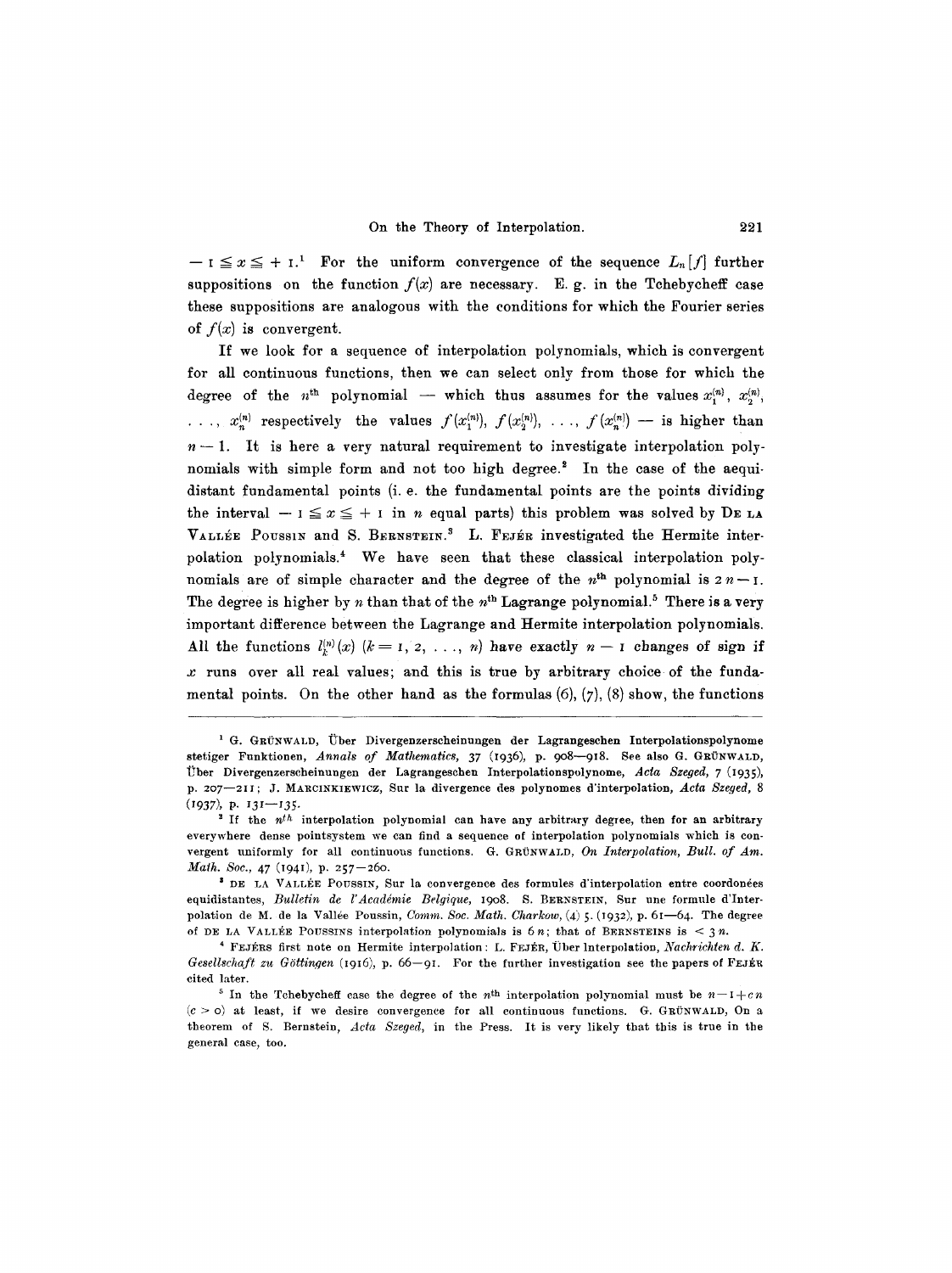$h_k^{(n)}(x)$ ,  $\mathfrak{h}_k^{(n)}(x)$  of the Hermite interpolation change their signs only once at most. The function  $\mathfrak{h}_k^{(n)}(x)$  changes its sign at the point  $x_k^{(n)}$ . The function  $h_k^{(n)}(x)$  changes its sign at most once: at the root of the linear function

(11) 
$$
v_k^{(n)}(x) = 1 - (x - x_k^{(n)}) \frac{\omega_n''(x_k^{(n)})}{\omega_n'(x_k^{(n)})}.
$$

If the roots of  $v_k^{(n)}(x)$   $(k = 1, 2, \ldots, n)$  are outside of  $-1 \le x \le +1$ , then the functions  $h_k^{(n)}(x)$  are all positive. In the Tchebycheff case  $v_k^{(n)}(x)>0$  $(k=1, 2, \ldots, n; n=1, 2, \ldots)$  and just with the aid of this fact L. FEJER proved the uniform convergence of the Hermite interpolation polynomials of an arbitrary continuous function if the numbers  $|d_k^{(n)}|$  are uniformly bounded.<sup>1</sup> The further investigations showed that where the proof of the convergence of the Hermite interpolation polynomials was simple, the condition  $v_r^{(n)}(x) > 0$  was satisfied. The systems of fundamental points for which this latter condition is holding shows also in the theory of Lagrange interpolation and other investigations a regular behavior.<sup>3</sup> Because of this, L. FEJER called these systems of fundamental points normal point systems. The scope of this note is the investigation of Lagrange and Hermite interpolation polynomials corresponding to normal pointsystems. The results show that this condition in itself - thus without further specification of the pointsystem  $-$  is sufficient to prove very general convergence theorems for the Hermite and Lagrange interpolation polynomials.<sup>3</sup>

This note contains three parts. In the first we investigate the consequences of the conditions  $v_k^{(n)}(x) \geq \varrho > 0$  and  $v_k^{(n)}(x) > 0$   $(k = 1, 2, \ldots, n; n = 1, 2, \ldots)$  $\mathbf{I} \leq x \leq +$  I for the convergence of the Hermite interpolation polynomials of a continuous function. In the second part under the same conditions we investigate the convergence of the Lagrange interpolation polynomials of a function satisfying a certain Lipschitz condition. In the last part we investigate the behavior of the sum  $\sum_i {\{l_k^{(n)}(x)\}}^2$  if the condition  $v_k^{(n)}(x) \ge 0$   $(k=1, 2, \ldots, n; n=1, 2, \ldots)$  $k=1$ is satisfied.

 $'$  See the note of L. FEJER cited in note 1, p. 220.

<sup>&</sup>lt;sup>2</sup> See e. g. L. FEJER, Lagrangesche Interpolation und die zugehörigen konjugierten Punkte, *Mathematische Annalen, 106 (1932), p. 1-55. L. FEJÉR, On the characterisation of some remark*able systems of points of interpolation by means of conjugate points, *American Math. Monthly,* 4I (1934), p. 1-14. P. ERDŐS-P. TURÁN, On Interpolation II, *Annals of Mathematics*, 39 (1938), p. 703-724.

 $s$  We note that the results are  $-$  with few exceptions  $-$  the best possibles.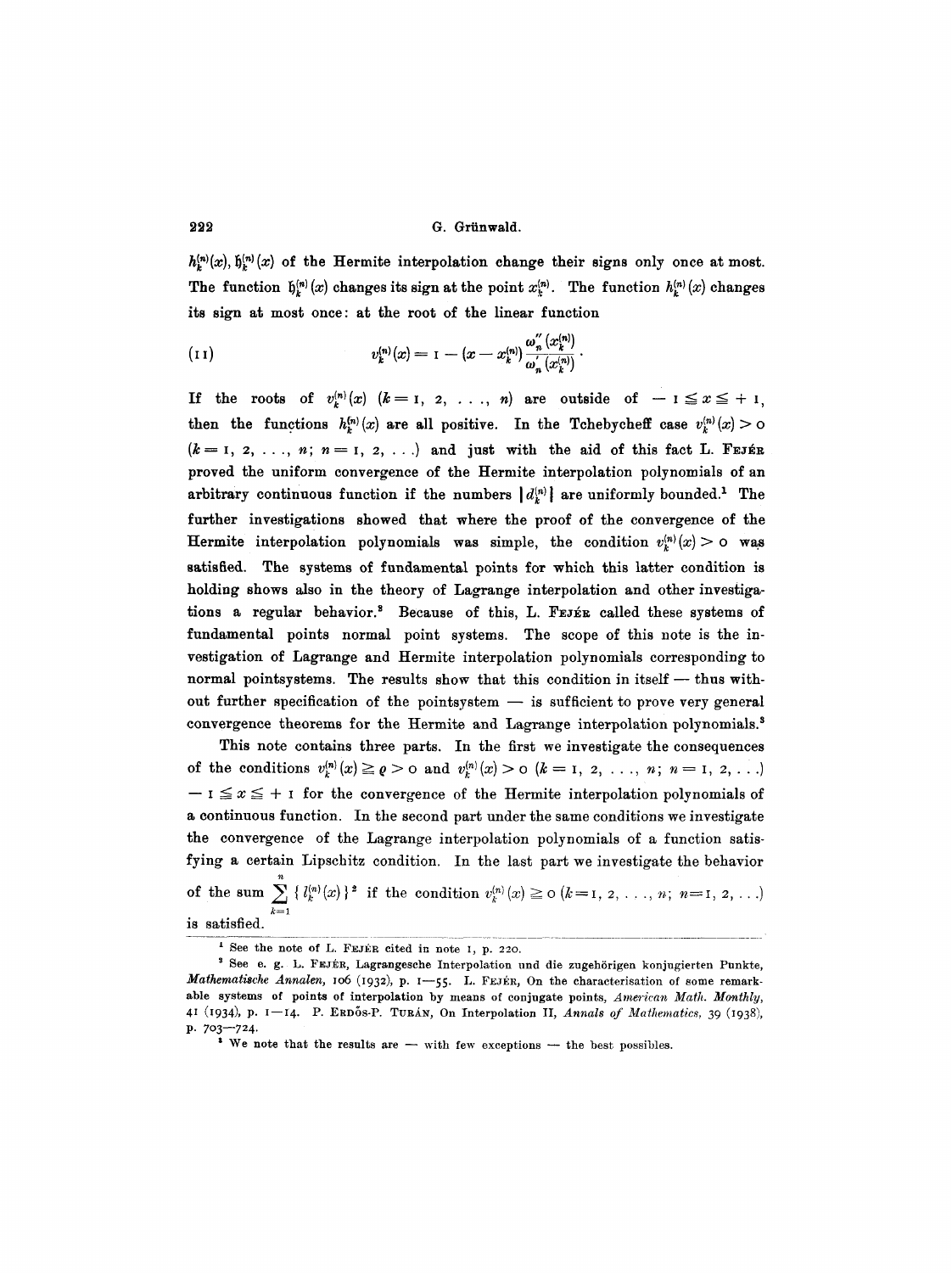#### **Contents.**

*f. The convergence of the Hermite interpolation polynomials of a continuous function corresponding to normal and strongly normal pointsystems.* 

1 §. Definitions and notations and elementary properties of the interpolation polynomials.

2 §. A convergence theorem for the Hermite interpolation polynomials of a function with continuous derivative.

3 §. A sufficient condition for the convergence of the Hermite interpolation polynomials of a continuous function corresponding to normal and strongly normal pointsystems.

4 §. The convergence of the Hermite interpolation polynomials of a continuous function.

5 §. The convergence of the Hermite interpolation polynomials of a continuous function if the derivatives of the polynomials at the fundamental points are not bounded.

6 §. An approximation theorem.

II. The convergence of the Lagrange interpolation polynomials of a function *corresponding to normal and strongly normal pointsystems.* 

1 S. The results of FEJÉR.

 $2 \text{ }\nS$ . A convergence theorem of the Lagrange interpolation polynomials of a function satisfying a certain Lipschitz condition.

**III.** On the sum  $\sum_{k=1}^{n} l_k^2(x)$ .

1 §. Preliminaries.

2 §. Proof of the convergence of  $\sum_{i=1}^{n} l_{k}^{2}(x)$  if  $n \to \infty$  for normal pointsystems.

3 §. A convergence theorem for certain interpolation polynomials.

### **I. The Convergence of the Hermite Interpolation Polynomials of a Continuous Function Corresponding to Normal and Strongly Normal Pointsystems.**

1 §. Definitions and Notations and Elementary Properties of the Interpola**tion Polynomials.** 

The numbers  $x_1^{(n)}, x_2^{(n)}, \ldots, x_n^{(n)},$ 

 $-1 \leq x_1^{(n)} < x_2^{(n)} < \cdots < x_n^{(n)} \leq + 1$  $\left( 1 \right)$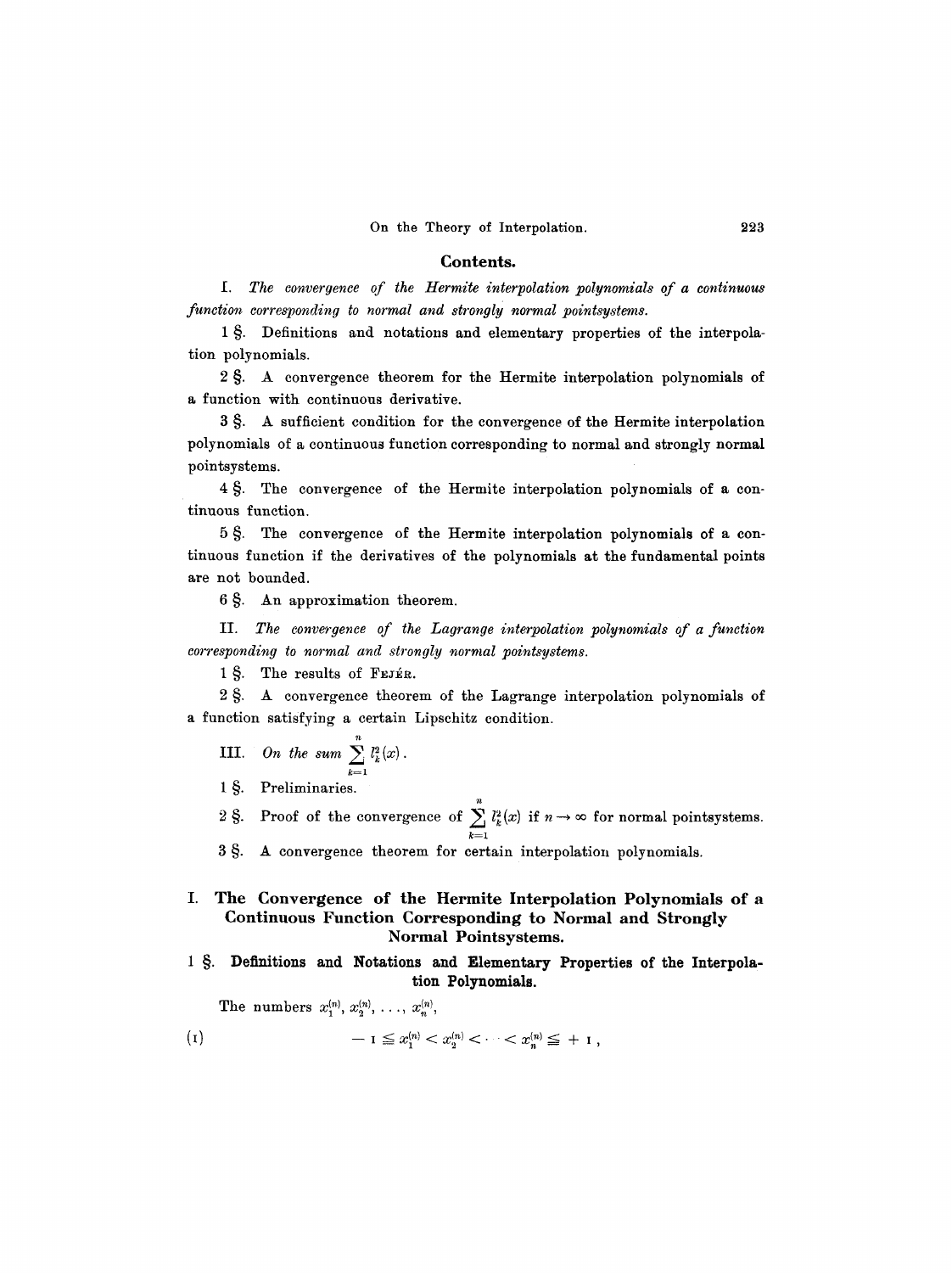are called the *n*<sup>th</sup> *fundamental points* of the interpolation.<sup>1</sup> The set of numbers

$$
\begin{array}{c} x_1^{(1)} \\ x_2^{(2)},\ x_2^{(2)} \\ \cdots \\ x_1^{(n)},\ x_2^{(n)},\ \ldots\ ,\ x_n^{(n)} \\ \cdots \\ \cdots \end{array}
$$

is a *fundamental pointsystem* of the interpolation or shortly a *pointsystem* if for all  $n$  (1) is satisfied. In the following for the sake of simplicity, we do not use in our formulas the upper index  $n$ . This does not lead to a misunderstanding. The  $n<sup>th</sup>$  Lagrange interpolation polynomial of a function  $f(x)$  corresponding to the fundamental points (I) is given by the formula

(3) 
$$
L_n[f] = \sum_{k=1}^n f(x_k) l_k(x),
$$

where

$$
l_k(x) = \frac{\omega(x)}{\omega'(x_k)(x - x_k)}
$$

and

(5) 
$$
\omega(x) = (x - x_1)(x - x_2) \ldots (x - x_n).
$$

The polynomials

(6) 
$$
l_1(x), l_2(x), \ldots, l_n(x)
$$

which are all exactly of degree  $n-1$  will be called *fundamental polynomials of the Lagrange interpolation.*  $l_k(x)$  assumes at  $x_k$  the value I and at  $x_1, x_2, \ldots$ ,  $x_{k-1}, x_{k+1}, \ldots, x_n$  the value o. So it is clear that  $L_n[f]$  assumes at  $x_1, x_2, \ldots x_n$ the values  $f(x_1), f(x_2), \ldots, f(x_n)$ , respectively. Since the polynomial  $L_n[f]$  of degree at most  $n-1$  is determined by the values assumed at n distinct points, (3) is the unique polynomial of degree at most  $n-1$  which at  $x_1, x_2, \ldots, x_n$ assumes the same values as  $f(x)$ . Furthermore from the unicity it follows, that for an arbitrary polynomial  $P(x)$  of degree at most  $n - 1$ 

(7) 
$$
L_n[P] \equiv P(x) \equiv \sum_{k=1}^n P(x_k) l_k(x).
$$

<sup>&</sup>lt;sup>1</sup> The notations used are introduced  $-$  with few exceptions  $-$  by L. FEJÉR. The results of this §. are due to L. FEJÉR.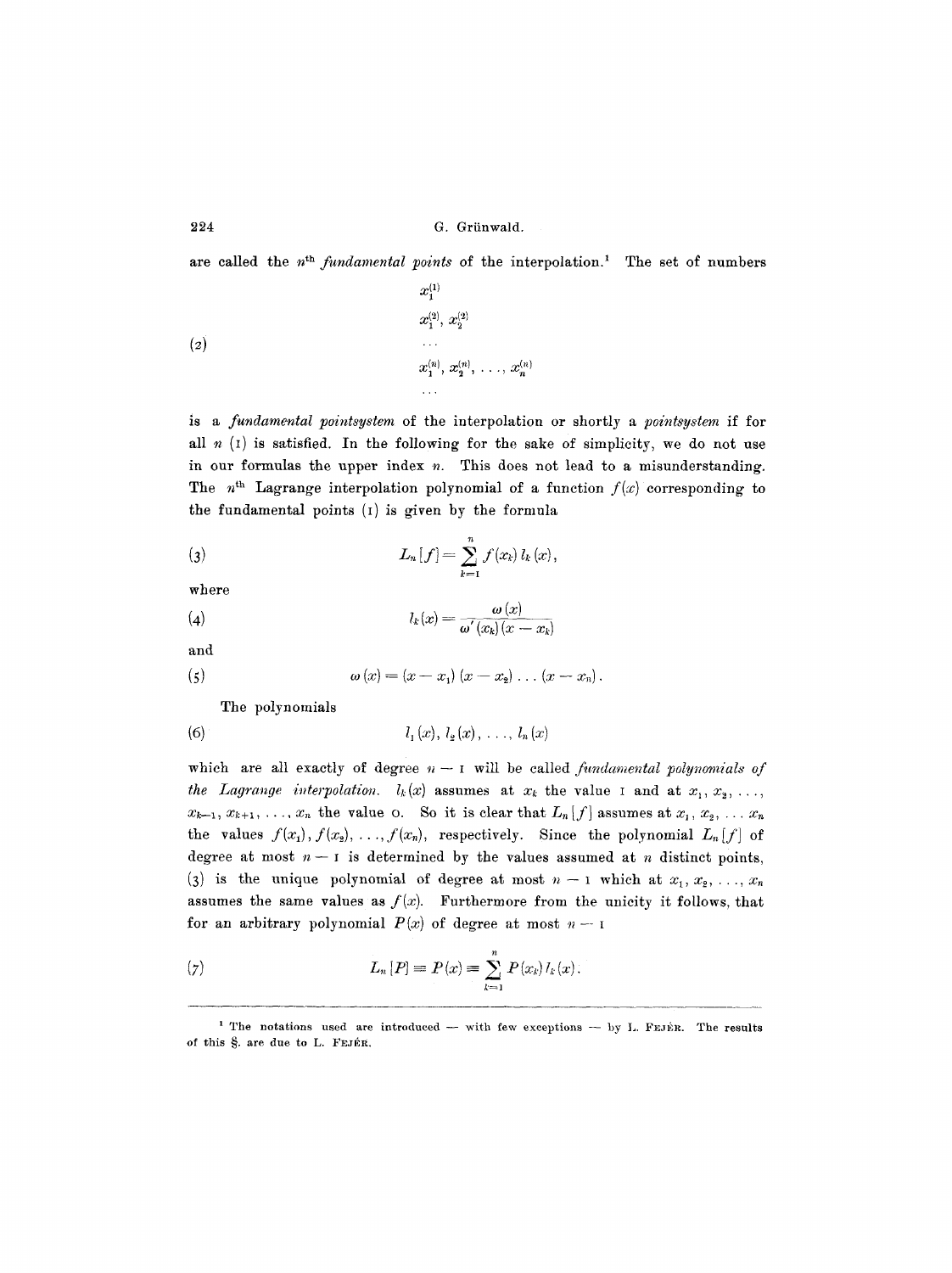If  $P(x) \equiv 1$  (7) gives the fundamental identity

(8) 
$$
l_1(x) + l_2(x) + \cdots + l_n(x) \equiv 1.
$$

The sequence  $L_n[f]$   $n = 1, 2, \ldots$  will be called the sequence of the Lagrange interpolation polynomials of the function  $f(x)$  corresponding to the pointsystem  $(z)$ .

Let  $d_1, d_2, \ldots, d_n$  be n arbitrary numbers, then the  $n<sup>th</sup>$  Hermite interpolation polynomial of the function  $f(x)$  corresponding to the fundamental points (1) is given by the formula

(9) 
$$
H_n[f; d] \equiv \sum_{k=1}^n f(x_k) h_k(x) + \sum_{k=1}^n d_k \mathfrak{h}_k(x),
$$

where

(10) 
$$
h_k(x) = v_k(x) l_k^2(x) \qquad k = 1, 2, ..., n,
$$

(11) 
$$
v_k(x) = 1 - (x - x_k) \frac{\omega''(x_k)}{\omega'(x_k)} \qquad k = 1, 2, \ldots, n,
$$

(12) 
$$
\mathfrak{h}_k(x) = (x - x_k) l_k^2(x) \qquad k = 1, 2, ..., n
$$

and  $\omega(x)$ ,  $l_k(x)$  have the same meaning as before. It follows from (10), (11) and  $(12)$  that

(13) 
$$
h_k(x_k) = 1, \ h_k(x_i) = o(k + i), \ k = 1, 2, \ldots, n;
$$

(14)  $\mathfrak{h}_k(x_i) = 0, k = 1, 2, \ldots, n; i = 1, 2, \ldots, n.$ 

That is, the polynomial (9) assumes the values  $f(x_1), f(x_2), \ldots, f(x_n)$  at  $x_1, x_2, \ldots, x_n$ , respectively. On the other hand the formula

(15) 
$$
\mathfrak{h}'_k(x) = l_k^2(x) + 2(x - x_k) l_k(x) l'_k(x)
$$

shows that

(16) 
$$
\mathfrak{h}'_k(x_k) = 1, \ \mathfrak{h}'_k(x_i) = \mathfrak{o}(i+k), \quad k = 1, 2, \ldots, n
$$

and the formulas

(17) 
$$
h'_{k}(x) = 2 v_{k}(x) l_{k}(x) l'_{k}(x) - \frac{\omega''(x_{k})}{\omega'(x_{k})} l^{2}_{k}(x),
$$

(18) 
$$
l'_{k}(x_{k}) = \frac{1}{2} \frac{\omega''(x_{k})}{\omega'(x_{k})}
$$

show that

(19) 
$$
h'_k(x_i) = 0
$$
  $i = 1, 2, ..., n; k = 1, 2, ..., n.$ 

The formulas (13), (14) and (16), (19) give that the polynomial (9) at  $x_1, x_2, \ldots, x_n$ assumes the values  $f(x_1), f(x_2), \ldots, f(x_n)$ , respectively and the derivative of this 15"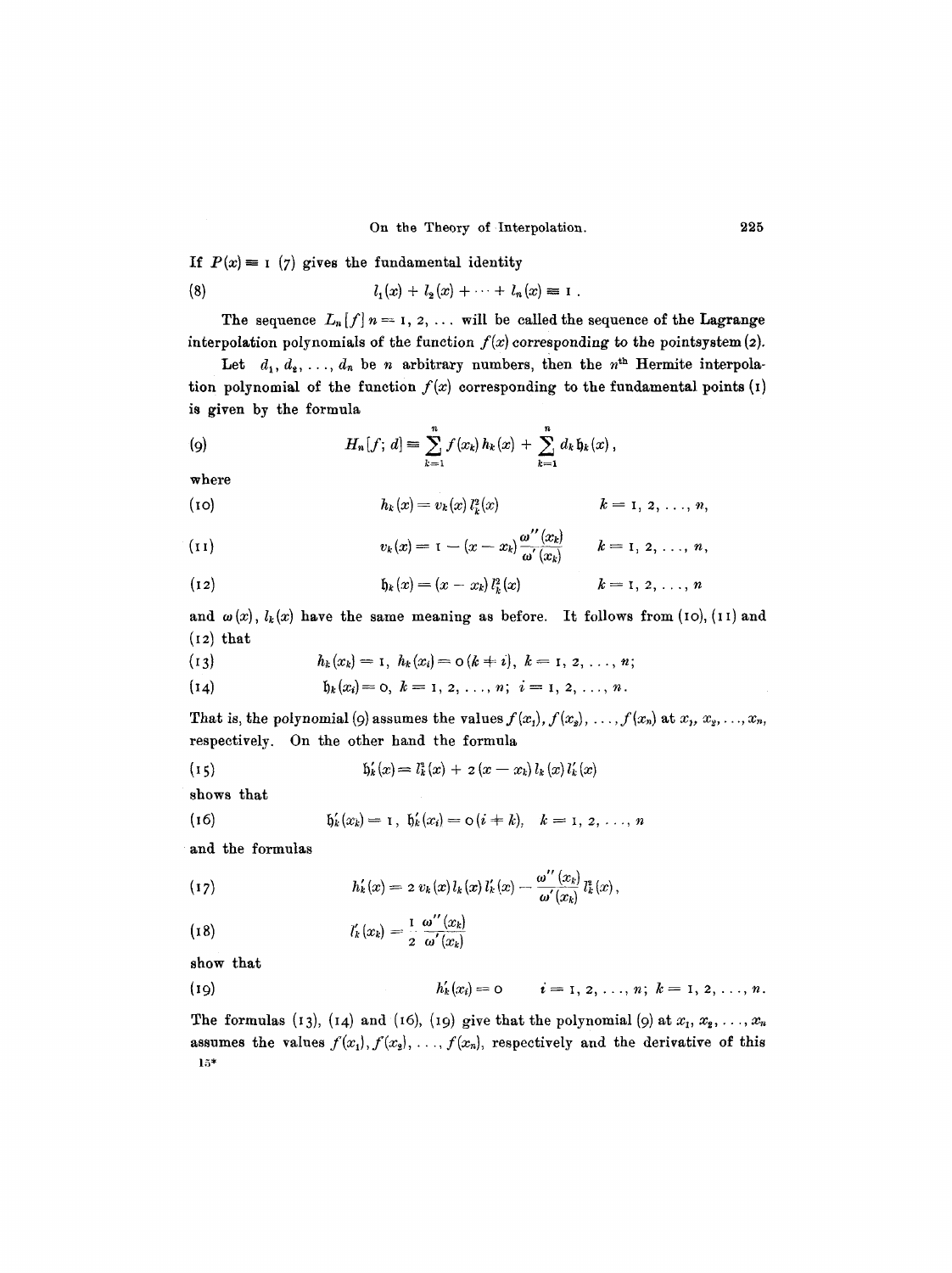polynomial at  $x_1, x_2, \ldots, x_n$  assumes the values  $d_1, d_2, \ldots, d_n$ , respectively. The polynomial (9) of degree at most  $2n-1$  is uniquely determined by these conditions.

The polynomials

(20) 
$$
h_1(x), h_2(x), ..., h_n(x)
$$

will be called *fundamental polynomials of the first kind,* and the polynomials

$$
\mathfrak{h}_1(x), \ \mathfrak{h}_2(x), \ \ldots, \ \mathfrak{h}_n(x)
$$

*fundamental polynomials of the second kind* of the Hermite interpolation.

From the unicity of the interpolation formula it follows that for a polynomial  $P(x)$  of degree at most  $2n-1$ 

(22) 
$$
H_n[P; P'] = P(x) = \sum_{k=1}^n P(x_k) h_k(x) + \sum_{k=1}^n P'(x_k) \mathfrak{h}_k(x).
$$

If  $P(x) \equiv 1$ , (22) gives the fundamental identity

(23) 
$$
h_1(x) + h_2(x) + \cdots + h_n(x) = 1.
$$

If  $P(x) \equiv x$ , (22) gives, with the aid of (23)

(24) 
$$
\sum_{k=1}^{n} \mathfrak{h}_k(x) \equiv \sum_{k=1}^{n} (x - x_k) h_k(x).
$$

Let the pointsystem  $(2)$  be such, that for all  $n$ 

(25) 
$$
v_k(x) = 1 - (x - x_k) \frac{\omega''(x_k)}{\omega'(x_k)} \geq \varrho > 0 \quad k = 1, 2, \ldots, n; -1 \leq x \leq +1.
$$

Then the pointsystem will be called *stronqly normal.* If we will emphasize the number  $\rho$  in the condition (25) we use the expression  $\rho$ -normal, too. For the number  $\rho$  we have  $\rho < 1$ , because  $v_k(x_k) = 1$ . Let the pointsystem (2) be such, that for all n

$$
(26) \t v_k(x) \geq 0 \t k = 1, 2, \ldots, n; -1 \leq x \leq +1,
$$

then the pointsystem will be called *normal.* 

E.g. Q-normal pointsystems are the roots of certain Jacobi polynomials. 1 The  $n^{\text{th}}$  Jacobi polynomial  $\mathfrak{h}_n(\alpha, \beta, x)$  has n distinct roots in the interval  $-1 \le x \le +1$ if  $\alpha \geq 0$ ,  $\beta \geq 0$ . If  $0 \leq \alpha < \frac{1}{2}$ ,  $0 \leq \beta < \frac{1}{2}$  then the roots give a g-normal pointsystem, where  $\rho = \min (1 - 2 \alpha, 1 - 2 \beta)$ . In the case  $\alpha = \beta = \frac{1}{2}, \mathfrak{h}_n(\frac{1}{2}, \frac{1}{2}, x) = n^{\text{th}}$ 

 $1$  See FEJERS first paper cited in note 2, p. 222.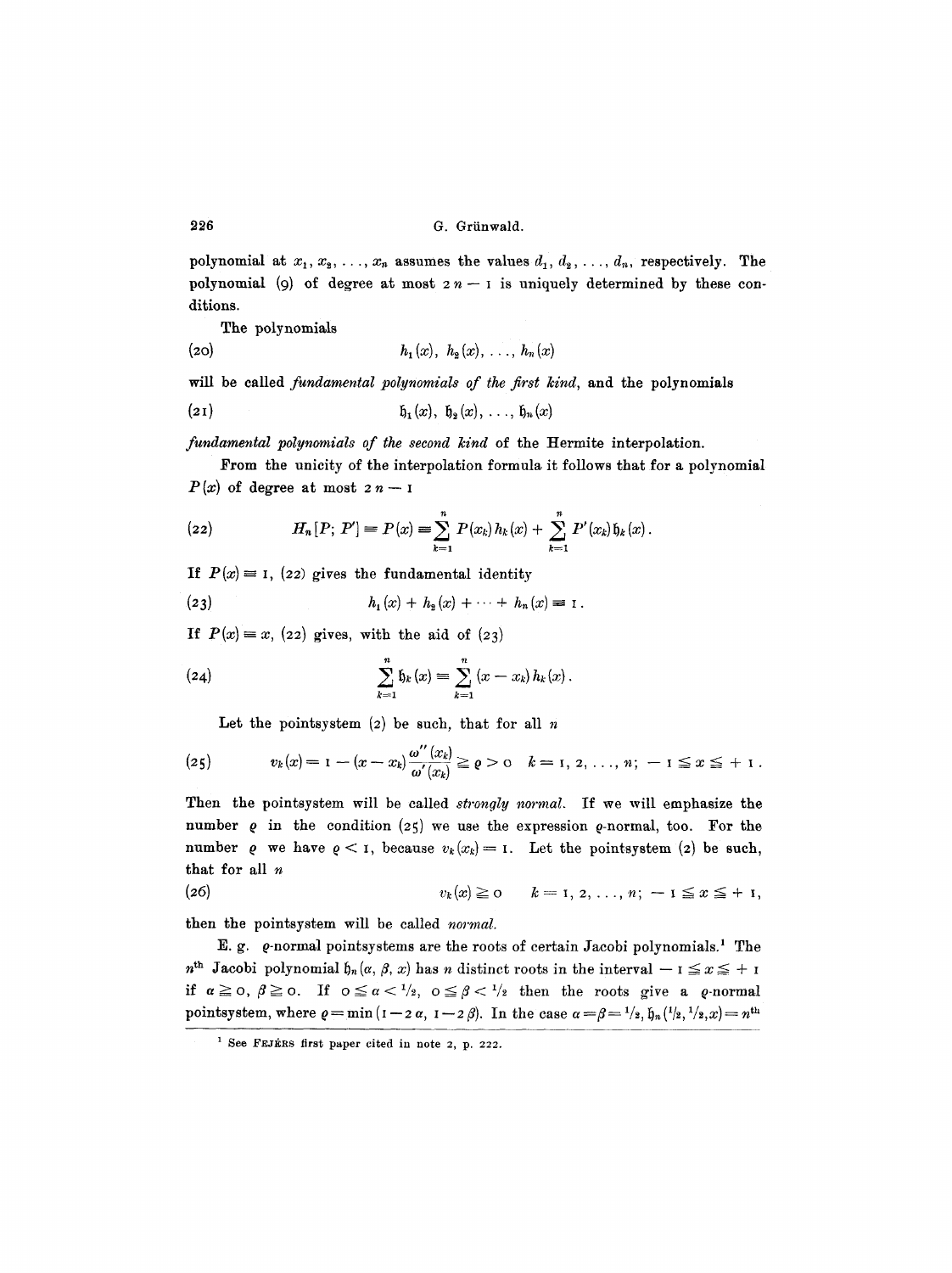Legendre polynomial, and the condition  $(25)$  is not satisfied for any positive  $\rho$ ; but the weaker condition  $(26)$  is satisfied and so the pointsystem is normal.

From the definition of the  $\rho$ -normal pointsystem and from the identity (23) follows the important inequality

(27) 
$$
\sum_{k=1}^n l_k^2(x) \leq \frac{1}{\varrho} \qquad -1 \leq x \leq +1.
$$

For normal pointsystems, as an elementary geometrical consideration shows, everywhere in the interval  $-1 + \varepsilon \le x \le 1 - \varepsilon$   $(\varepsilon > 0)$ 

$$
(28) \t v_k(x) \geq \frac{\varepsilon}{2}
$$

and so

(29) 
$$
\sum_{k=1}^{n} l_k^2(x) \leq \frac{2}{\epsilon} \qquad -1 + \epsilon \leq x \leq 1 - \epsilon.
$$

### 2 §. A Convergence Theorem for the Hermite Interpolation Polynomials of a **Function with Continuous Derivative.**

We prove the following theorem. *Theorem 1. Let f(x) be a function with continuous derivative in the interval*  $- I \le x \le + I$ . Then we have for strongly *normal pointsystems* 

(30) 
$$
\lim_{n \to \infty} H_n[f; f'] = \lim_{n \to \infty} \left( \sum_{k=1}^n f(x_k) h_k(x) + \sum_{k=1}^n f'(x_k) \mathfrak{h}_k(x) \right) = f(x)
$$

*and the convergence is uniform in the interval*  $-1 \le x \le +1$ .

From *(27)* there follows the inequality

(31) 
$$
\sum_{k=1}^{n} |\mathfrak{h}_k(x)| < \frac{2}{\varrho} \qquad -1 \leq x \leq +1.
$$

An easy consequence of the approximation theorem of Weierstrass is that for a given  $\epsilon > 0$  there exists a polynomial  $P(x)$  for which we have

(32) 
$$
|f(x)-P(x)| \leq \varepsilon, \ |f'(x)-P'(x)| \leq \varepsilon \qquad -1 \leq x \leq +1.
$$

If  $n$  is sufficiently large, the identity  $(22)$  gives that

(33) 
$$
P(x) = \sum_{k=1}^{n} P(x_k) h_k(x) + \sum_{k=1}^{n} P'(x_k) \mathfrak{h}_k(x).
$$

15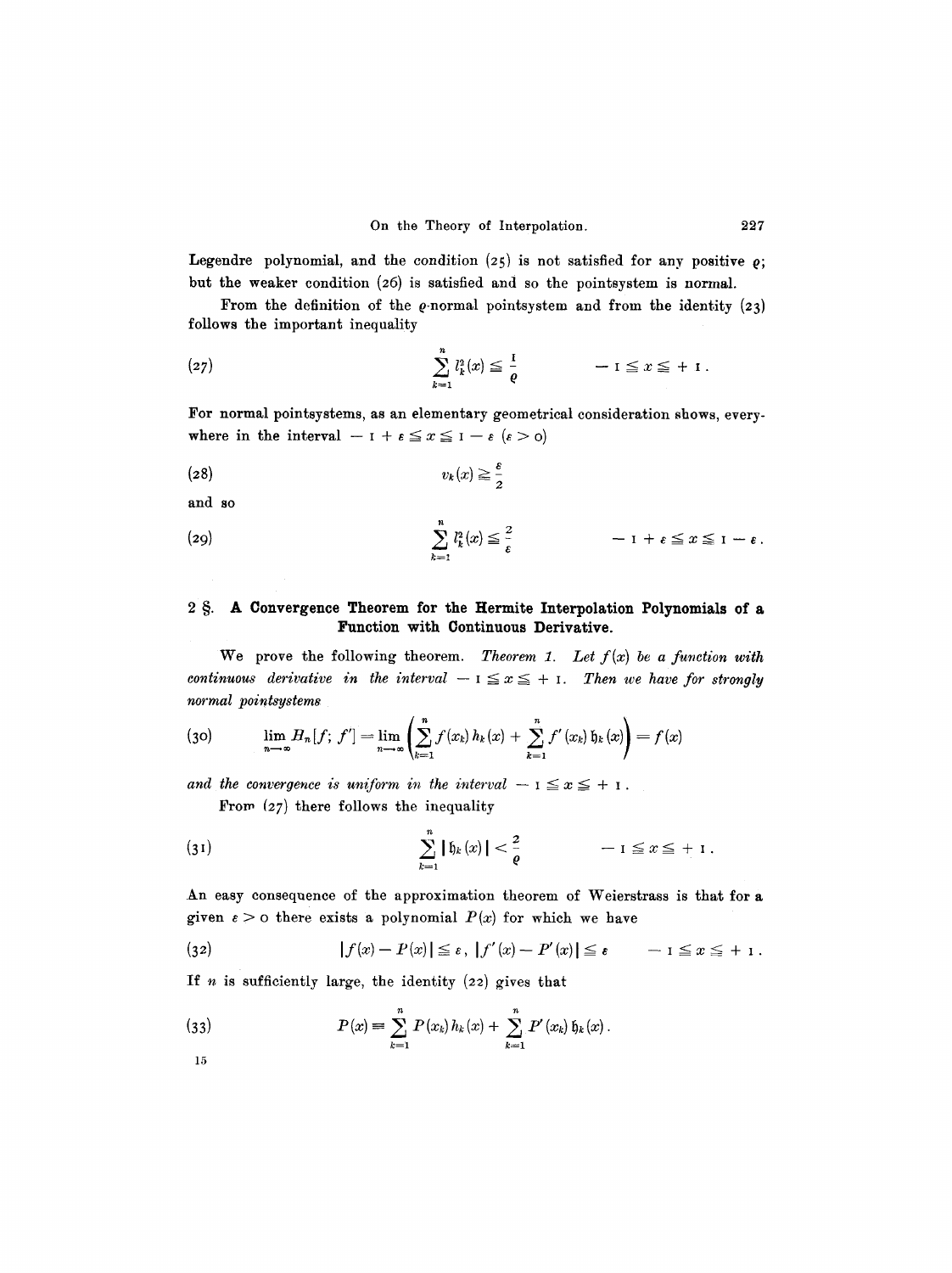So by  $(32)$ 

$$
\begin{aligned}\n\|H_n[f; f'] - f(x)\| &= \|H_n[f - P; f' - P'] + P(x) - f(x)\| \leq \\
&\leq \|H_n[f - P, f' - P']\| + \varepsilon \leq \\
&\leq \sum_{k=1}^n |f(x_k) - P(x_k)| \, \|h_k(x)\| + \sum_{k=1}^n |f'(x_k) - P'(x_k)| \, \|h_k(x)\| + \varepsilon \leq \\
&\leq \varepsilon \sum_{k=1}^n \|h_k(x)\| + \varepsilon \sum_{k=1}^n \|h_k(x)\| + \varepsilon.\n\end{aligned}
$$

Thus it follows from  $v_k(x) \geq \varrho > 0$ , (23) and (31) that

(35) 
$$
|H_n[f; f'] - f(x)| < \varepsilon + \frac{2\varepsilon}{\varrho} + \varepsilon = 2\varepsilon \left(1 + \frac{1}{\varrho}\right),
$$

which was to be proved.

For normal pointsystems instead of  $(31)$  we have

(36) 
$$
\sum_{k=1}^{n} l_k^2(x) \leq \frac{2}{\epsilon} \qquad -1 + \epsilon \leq x \leq 1 - \epsilon
$$

and so we have convergence in  $-1 < x < +1$  only; and uniform convergence  $in -1 + \varepsilon \le x \le 1 - \varepsilon$   $(\varepsilon > 0)$ .

### 3 §. A Sufficient Condition for the Convergence of the Hermite Interpolation **Polynomials of a Continuous Function Corresponding to Normal and Strongly Normal Pointsystems.**

In  $\S$  2 we have seen that for strongly normal pointsystems the sum of the absolute values of the fundamental functions of the second kind is bounded (formula (3I)). We will show that the behavior of this sum is decisive in the question of the convergence'of Hermite interpolation polynomials corresponding to strongly normal pointsystems. In this  $S$  we make the first step in this direction. We prove the theorem : *Theorem 2. Let a pointsystem be normal and let us suppose, that* 

$$
\lim_{n \to \infty} \sum_{k=1}^{n} | \mathfrak{h}_k(x) | = o
$$

and the convergence is uniform in  $-1 \le x \le +1$ . Then we have for an arbitrary *function f(x) continuous in - I*  $\leq x \leq +1$ 

(38) 
$$
\lim_{n \to \infty} H_n[f; d] = \lim_{n \to \infty} \left( \sum_{k=1}^n f(x_k) h_k(x) + \sum_{k=1}^n d_k \mathfrak{h}_k(x) \right) = f(x)
$$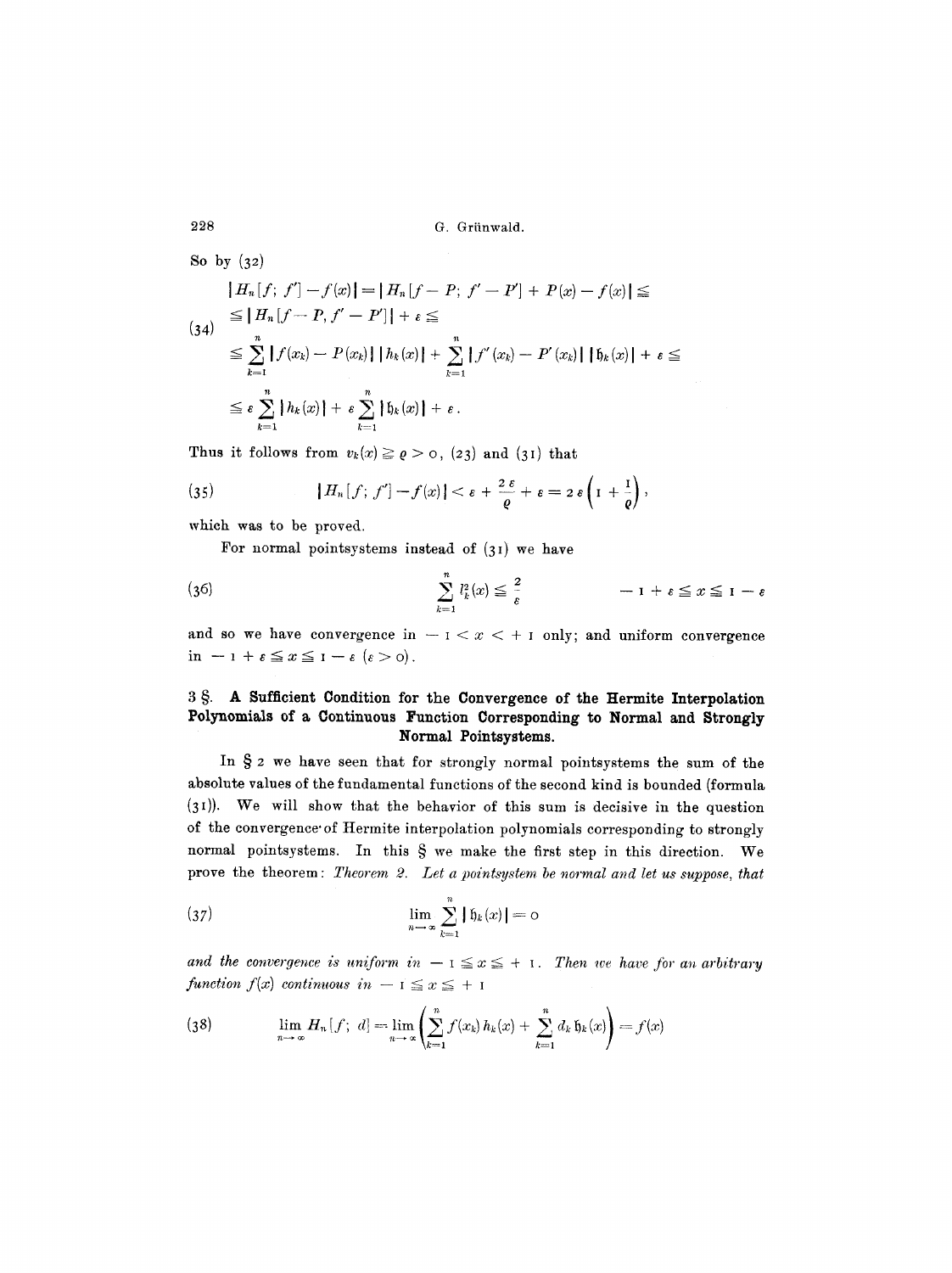and the convergence is uniform in the interval  $-1 \le x \le +1$ . The numbers  $||d_k^{(n)}|| = |d_k|$  are arbitrary but uniformly bounded:  $|d_k| < A$ , where  $A > o$  is in*dependent ~'om k and n. If the condition* (37) *is satisfied on the pointset S, then*  (38) *is holding on S.* 

For the proof let  $P(x)$  be a polynomial for which

(39) 
$$
|f(x)-P(x)| \leq \frac{\varepsilon}{3} \qquad -1 \leq x \leq +1,
$$

where  $\epsilon > 0$  is a given number (the existence of  $P(x)$  is assured by the theorem of Weierstrass), and let us denote

$$
M=\max_{-1\leq x\leq +1}|P'(x)|.
$$

From  $(37)$  follows that for sufficiently large n

(40) 
$$
\left|\sum_{k=1}^n P'(x_k) \mathfrak{h}_k(x)\right| < M \sum_{k=1}^n |\mathfrak{h}_k(x)| < \frac{\epsilon}{3}.
$$

Thus for sufficiently large  $n$ 

$$
\left| \sum_{k=1}^{n} f(x_{k}) h_{k}(x) - f(x) \right| = \left| \sum_{k=1}^{n} f(x_{k}) h_{k}(x) - P(x) + P(x) - f(x) \right| =
$$
\n
$$
= \left| \sum_{k=1}^{n} (f(x_{k}) - P(x_{k})) h_{k}(x) - \sum_{k=1}^{n} P'(x_{k}) \mathfrak{h}_{k}(x) + P(x) - f(x) \right| \le
$$
\n
$$
\leq \sum_{k=1}^{n} |f(x_{k}) - P(x_{k})| h_{k}(x) + M \sum_{k=1}^{n} |\mathfrak{h}_{k}(x)| + |f(x) - P(x)| \le
$$
\n
$$
\leq \frac{\varepsilon}{3} \sum_{k=1}^{n} h_{k}(x) + \frac{\varepsilon}{3} + \frac{\varepsilon}{3} = \varepsilon.
$$

So we have

(42) 
$$
\lim_{n \to \infty} \sum_{k=1}^{n} f(x_k) h_k(x) = f(x) \qquad -1 \leq x \leq +1
$$

and the convergence is uniform in the interval  $- i \leq x \leq + i$ . Since  $|d_k| < A$ and

(43) 
$$
\lim_{n \to \infty} \sum_{k=1}^{n} |b_k(x)| = 0
$$

our statement follows from (42).

We can evidently prove the second part of the theorem in the same manner.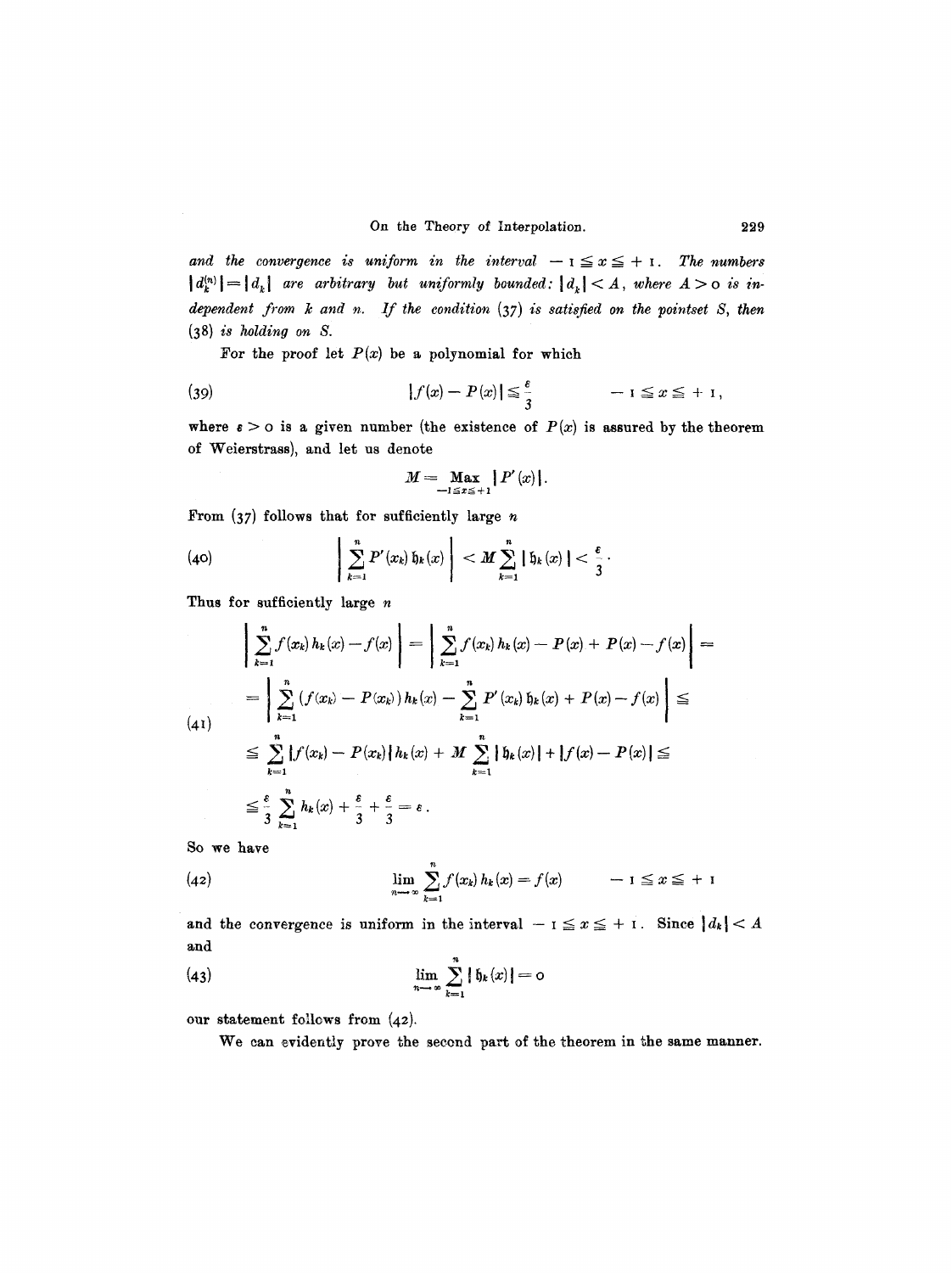### 4 §. The Convergence of the Hermite Interpolation Polynomials of a **Continuous Function.**

We prove the theorems.

**Theorem 3.** Let  $f(x)$  be a continuous function in the interval  $-1 \le x \le +1$ and let  $d_k = d_k^{(n)}$  be arbitrarily given numbers for which  $|d_k| < A$  (A is independent *from k and n). Furthermore let the pointsystem* 

(44)  

$$
x_1^{(1)} \qquad x_2^{(2)}, \ x_2^{(2)} \qquad \ldots
$$

$$
x_1^{(n)}, \ x_2^{(n)}, \ \ldots, \ x_n^{(n)}
$$

$$
\ldots
$$

*be strongly normal in the interval*  $-1 \le x \le +1$ , that is

(45) 
$$
v_k(x) \geq \rho > 0
$$
  $k = 1, 2, ..., n; n = 1, 2, ...; -1 \leq x \leq +1$ 

*Then* 

(46) 
$$
\lim_{n \to \infty} H_n[f; d] = \lim_{n \to \infty} \left( \sum_{k=1}^n f(x_k) h_k(x) + \sum_{k=1}^n d_k \, \mathfrak{h}_k(x) \right) = f(x)
$$

and the convergence is uniform in the interval  $-1 \le x \le +1$ .

*Theorem 4. Let the pointsystem* (44) *be normal, that is* 

(47) 
$$
v_k(x) \ge 0 \qquad k = 1, 2, ..., n; \; n = 1, 2, ..., \; -1 \le x \le +1
$$

*If the other conditions of theorem 3. are satisfied then* 

(48) 
$$
\lim_{n\to\infty} H_n[f; d] = f(x) \qquad -1 < x < +1
$$

*and the convergence is uniform in the interval*  $-1 + \varepsilon \leq x \leq 1 - \varepsilon$ , where  $\varepsilon > 0$ *is an arbitrary given number.* 

It follows from theorem 2. that it is sufficient to prove in the strongly normaI case that

(49) 
$$
\lim_{n \to \infty} \sum_{k=1}^{n} |b_k(x)| = 0 \qquad -1 \le x \le +1
$$

and the convergence is uniform in the interval  $-1 \le x \le +1$ , furthermore that **in the normal ease**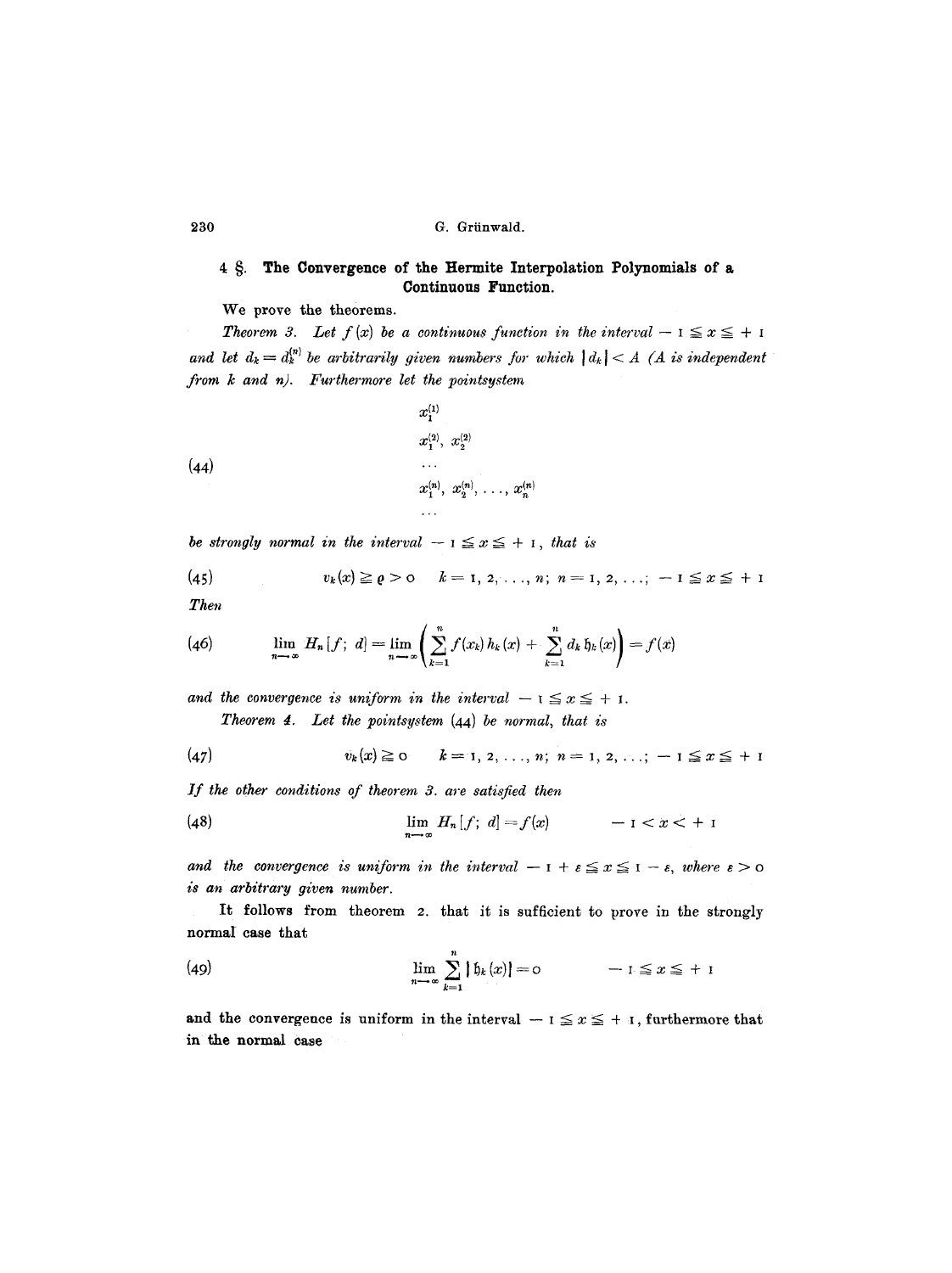On the Theory of Interpolation. 231

(50) 
$$
\lim_{n \to \infty} \sum_{k=1}^{n} |f_k(x)| = 0 \qquad -1 < x < +1
$$

and the convergence is uniform in the interval  $-1+\varepsilon \le x \le 1-\varepsilon$  where  $\varepsilon>0$ is an arbitrary given number.

Let a be any number of the interval  $[-1, 0]$  and

(51) 
$$
H_n[g; g']_{x=a} = \sum_{k=1}^n g(x_k) h_k(a) + \sum_{k=1}^n g'(x_k) \mathfrak{h}_k(a).
$$

Let  $g(x)$  be defined by

(52) 
$$
g(x) = \begin{cases} 0 & \text{if } -1 \leq x \leq a \\ (x-a)^{a/2} & \text{if } a \leq x \leq +1. \end{cases}
$$

We shall first consider in  $(51)$  only such values of n for which a does not occur in the *n*-th row of  $(44)$ ; we shall call them regular *n*-values. They depend of course on  $a$ . We have for regular  $n$ -values.

$$
H_n[g; g']_{x=a} = \sum_{k=1}^n g(x_k) v_k(a) l_k^2(x) + \sum_{k=1}^n g'(x_k) (a - x_k) l_k^2(a) =
$$
  
\n
$$
= \sum_{a > x_k} (x_k - a)^{\rho/2} v_k(a) l_k^2(a) + \sum_{a < x_k} \frac{\rho}{2} (x_k - a)^{\rho/2 - 1} (a - x_k) l_k^2(a) =
$$
  
\n
$$
= \sum_{a < x_k} (x_k - a)^{\rho/2} l_k^2(a) \left( v_k(a) - \frac{\rho}{2} \right).
$$

It is important to note, that the terms in the last sum of  $(53)$  are positive, since  $v_k(a) - \frac{1}{2} \geq \varrho - \frac{1}{2} = \frac{1}{2} > 0$ . We shall prove that there exists a number  $n_0 = n_0(\varepsilon)$ , that for regular *n*-values greater than  $n_0$ , and for  $- I \le a \le a$ 

$$
|H_n(g, g')_{x=a}|<\varepsilon.
$$

For the proof we define the functions  $\nu = 1, 2, ...$ 

(54) 
$$
g_{\nu}(x) = \begin{cases} 0 & \text{if } -1 \leq x \leq a \\ -\nu^{2}(x-a)^{\varrho/2+2} + 2 \nu (x-a)^{\varrho/2+1} & \text{if } a \leq x \leq a + \frac{1}{\nu} \\ (x-a)^{\varrho/2} & \text{if } a + \frac{1}{\nu} \leq x \leq +1. \end{cases}
$$

 $g_r(x)$  is differentiable and its derivative is continuous in the interval  $-1 \le x \le +1$ . This is a consequence of an easy calculation. We prove that (55)  $g_v(x) \rightarrow g(x)$  if  $v \rightarrow \infty$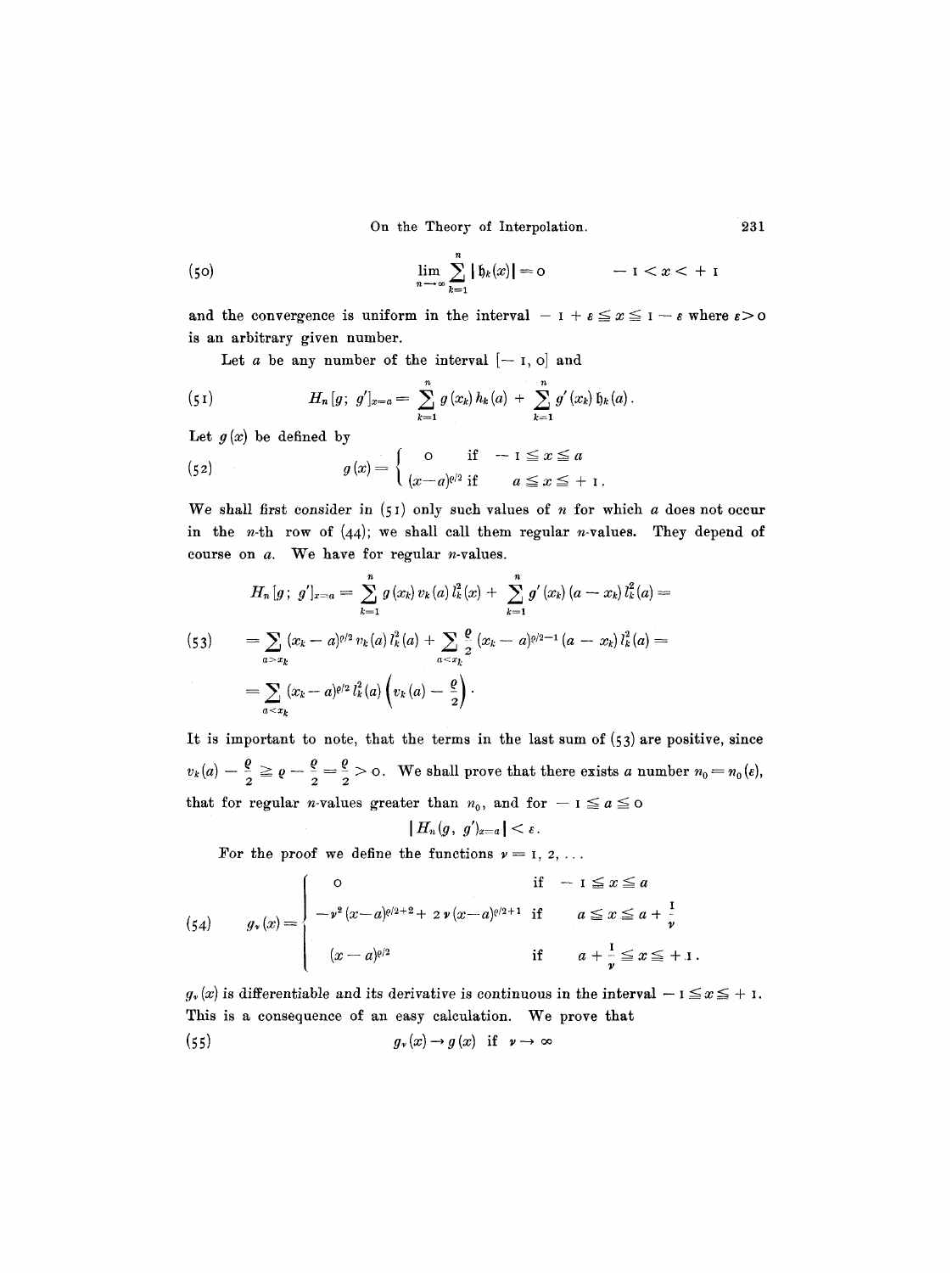and the convergence is uniform in the interval  $-1 \le x \le +1$  and  $-1 \le a \le 0$ . Let  $\varepsilon > 0$  be a given number and  $\nu$  so large that

(56) 
$$
4\left(\frac{1}{\nu}\right)^{\rho/2} < \varepsilon,
$$

then we have

(57) 
$$
|g_{\nu}(x)-g(x)|<\varepsilon \qquad -1 \leq x \leq +1,
$$

since in  $- i \le x \le a$  and  $a + \frac{1}{\gamma} \le x \le i$   $g_r(x) - g(x) = 0$  and in the interval  $a \leq x \leq a + \frac{1}{a}$ 

$$
(58) \qquad |g_r(x) - g(x)| = |-r^2(x-a)^{\varrho/2+2} + 2r(x-a)^{\varrho/2+1} - (x-a)^{\varrho/2}| \le
$$
  

$$
\leq r^2 \left(\frac{1}{r}\right)^{\varrho/2+2} + 2r \left(\frac{1}{r}\right)^{\varrho/2+1} + \left(\frac{1}{r}\right)^{\varrho/2} = 4 \left(\frac{1}{r}\right)^{\varrho/2} < \varepsilon.
$$

It follows from the theorem I. that for a fixed  $\nu$ 

(59) 
$$
\lim_{n \to \infty} H_n[g_r; g'_r] = g_r(x)
$$

and the convergence is uniform in the interval  $-1 \le x \le +1$ . As the proof of theorem I. shows, the convergence is also uniform for  $-1 \le a \le 0$ .

Let now  $\varepsilon > 0$  be a given number and  $\nu$  so large, that

(60) 
$$
|g_{\nu}(x)-g(x)| < \frac{\varepsilon}{3} \qquad -1 \leq x \leq +1
$$

(the existence of such a  $\nu$  follows from (55)) and

$$
\frac{6}{\varrho}\left(\frac{1}{\nu}\right)^{\varrho/2}<\frac{\varepsilon}{3}
$$

Let us fix this  $\nu$  and let  $n_0$  be so large that for  $n > n_0$ 

(62) 
$$
|H_n[g_*; g_*]_{x=a} - g_*(a)| = |H_n[g_*; g_*]_{x=a}| < \frac{\varepsilon}{3}
$$

(this is possible as it follows from  $(59)$ ). (60), (61), (62) give for regular *n*-values greater than  $n_0$ .

$$
\begin{aligned}\n\{H_n[g; g']_{x=a} - g(a)\} &= \{H_n[g; g']_{x=a}\} = \\
&= \{H_n[g - g_*; g' - g_*]_{x=a} + H_n[g_*; g_*]_{x=a}\} \leq \\
&\leq \{H_n[g - g_*; g' - g_*]_{x=a}\} + \frac{\epsilon}{3},\n\end{aligned}
$$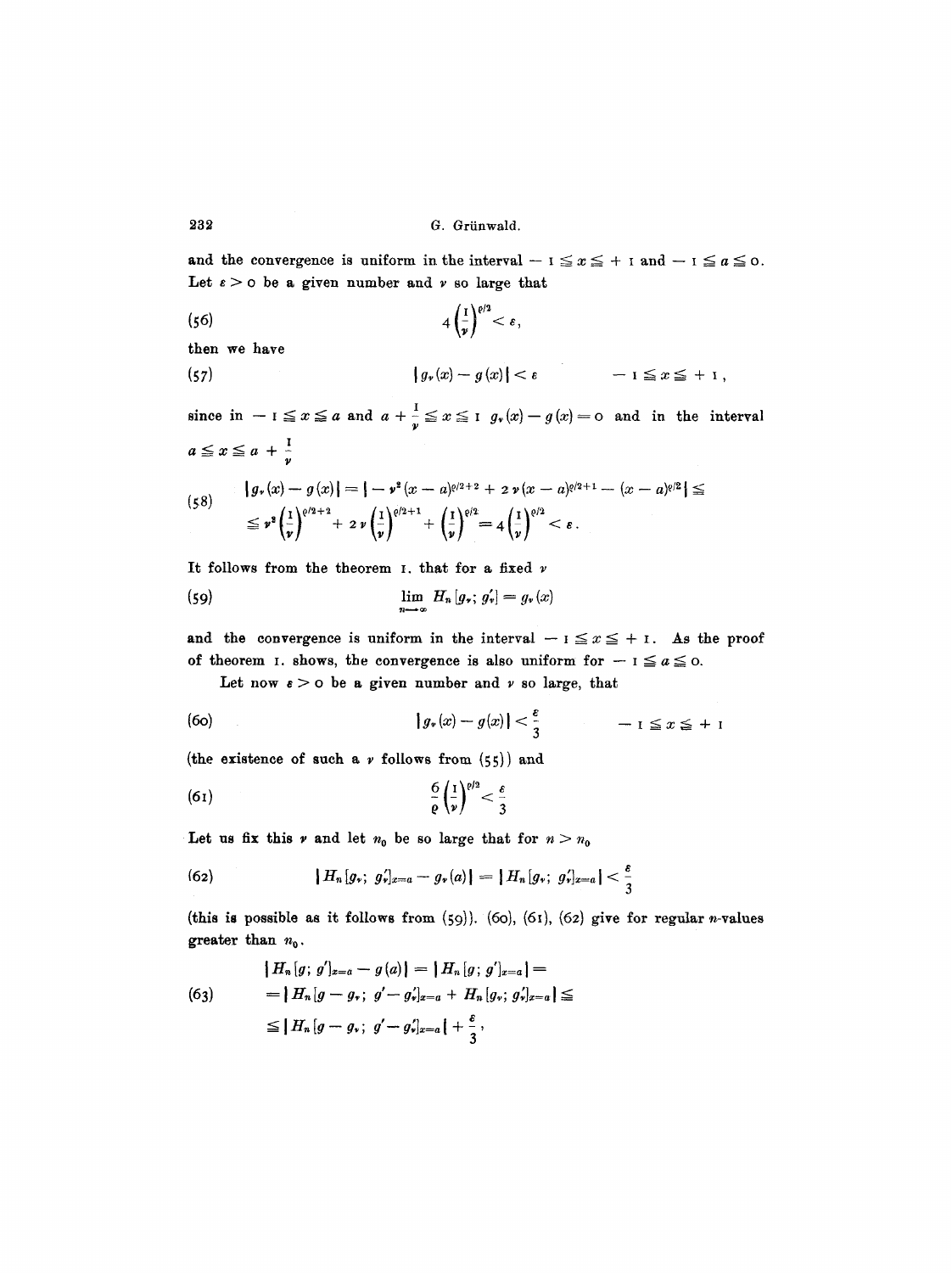On the Theory of Interpolation. 233

$$
\begin{aligned}\n\left| H_n[g - g_v; \ g' - g'_v]_{x=a} \right| &= \\
(64) \qquad &= \left| \sum_{k=1}^n \left( g(x_k) - g_v(x_k) \right) v_k(a) \right|_k^2(a) + \sum_{k=1}^n \left( g'(x_k) - g'_v(x_k) \right) (a - x_k) l_k^2(a) \right| \leq \\
& \leq \frac{\varepsilon}{3} \sum_{k=1}^n v_k(a) l_k^2(a) + \sum_{k=1}^n \left| g'(x_k) - g'_v(x_k) \right| \left| a - x_k \right| l_k^2(a),\n\end{aligned}
$$

furthermore, since in  $-1 \le x \le a$  and  $a + \frac{1}{y} \le x \le +1$   $g'(x_k) = g'_*(x_k)$ 

$$
\sum_{k=1}^{n} |g'(x_k) - g'_\nu(x_k)| \, |a - x_k| \, l_k^2(a) = \sum_{a < x_k < a + \frac{1}{\nu}} |g'(x_k) - g'_\nu(x_k)| \, |a - x_k| \, l_k^2(a) =
$$
\n
$$
= \sum_{a < x_k < a + \frac{1}{\nu}} \left| \frac{\varrho}{2} (x_k - a)^{\varrho/2 - 1} + \nu^2 (x_k - a)^{\varrho/2 + 1} \left( \frac{\varrho}{2} + 2 \right) - 2 \, \nu (x_k - a)^{\varrho/2} \left( \frac{\varrho}{2} + 1 \right) \right|
$$
\n
$$
|a - x_k| \, l_k^2(a) \le \sum_{a < x_k < a + \frac{1}{\nu}} \left( \frac{\varrho}{2} \left( \frac{1}{\nu} \right)^{\varrho/2 - 1} + \nu^2 \left( \frac{\varrho}{2} + 2 \right) \left( \frac{1}{\nu} \right)^{\varrho/2 + 1} + 2 \, \nu \left( \frac{\varrho}{2} + 1 \right) \left( \frac{1}{\nu} \right)^{\varrho/2} \right).
$$
\n
$$
\cdot \frac{1}{\nu} \, l_k^2(a) < \sum_{k=1}^{n} (4 + 2 \, \varrho) \left( \frac{1}{\nu} \right)^{\varrho/2} l_k^2(a) < (4 + 2 \, \varrho) \left( \frac{1}{\nu} \right)^{\varrho/2} \frac{1}{\varrho} < \frac{6}{\varrho} \left( \frac{1}{\nu} \right)^{\varrho/2} < \frac{\varepsilon}{3}
$$

(63), (64) and (65) give for regular *n*-values greater than  $n_0$  and for  $- I \le a \le a$ 

(66) 
$$
|H_n[g; g']_{x=a}| = \sum_{a < x_k} (x_k - a)^{\rho/2} l_k^2(a) \left(v_k(a) - \frac{\rho}{2}\right) < \varepsilon
$$

and this was to be proved. Since for non-regular  $n$ -values each term of the sum in (66) vanishes and  $v_k(a) - \frac{s}{2} \geq \frac{s}{2} > 0$ , (66) gives uniformly for  $-1 \leq a \leq 0$ 

(67) 
$$
\lim_{n \to \infty} \sum_{a \leq x_k} (x_k - a)^{a/2} l_k^2(a) = 0.
$$

For  $0 \le a \le 1$  we obtain (67) with a suitable modification of the definition of  $g_r(x)$ , in the same manner, with the aid of the function

(68) 
$$
G(x) = \begin{cases} (a-x)^{\varrho/2} & \text{if } -1 \leq x \leq a \\ 0 & \text{if } a \leq x \leq +1 \end{cases}
$$

we can prove

(69) 
$$
\lim_{n \to \infty} \sum_{x_k \leq a} (a - x_k)^{a/2} l_k^2(a) = 0.
$$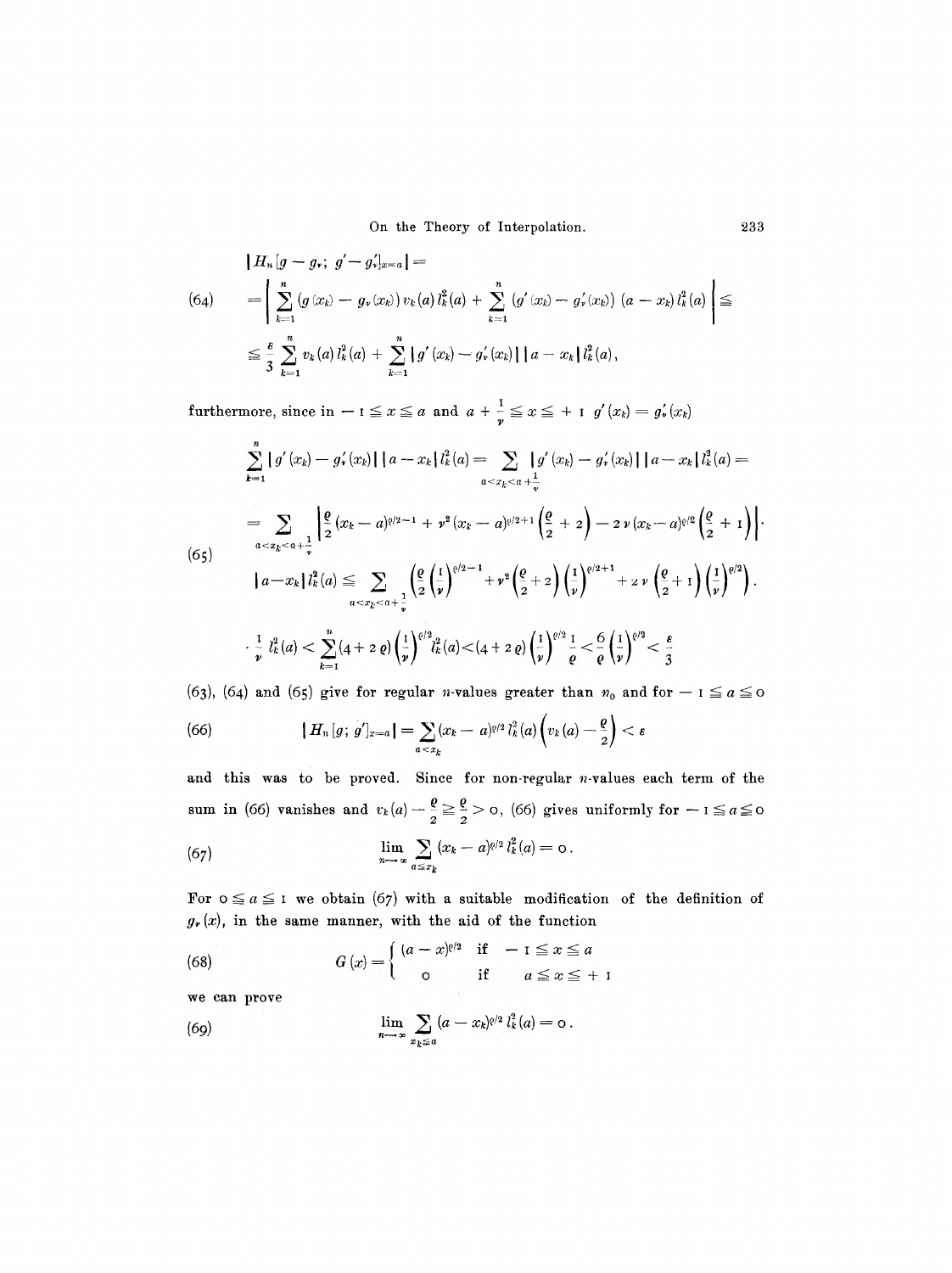It follows from  $(67)$ ,  $(69)$  that

(70) 
$$
\lim_{n \to \infty} \sum_{k=1}^{n} |a - x_k|^{p/2} l_k^2(a) = 0.
$$

Let  $\delta > 0$  be fixed, then we have

(71) 
$$
\lim_{n \to \infty} \sum_{|a-x_k| > \delta} l_k^2(a) = 0
$$

thus if  $\varepsilon > 0$  is a given number

$$
\sum_{k=1}^{n} |a-x_k| \, l_k^2(a) = \sum_{\substack{a-x_k \mid a \in e}} |a-x_k| \, l_k^2(a) + \sum_{\substack{a-x_k \mid a \in e}} |a-x_k| \, l_k^2(a) \n<\varepsilon \varrho \sum_{k=1}^{n} l_k^2(a) + 2 \sum_{\substack{a-x_k \mid a \in e}} l_k^2(a) < \varepsilon \varrho \frac{1}{\varrho} + 2 \sum_{\substack{a-x_k \mid a \in e}} l_k^2(a) \to \varepsilon.
$$

That is

(73) 
$$
\lim_{n \to \infty} \sum_{k=1}^{n} |a - x_k| l_k^2(a) = 0.
$$

Since a is an arbitrary point in  $-1 \le x \le +1$  we have for strongly normal pointsystems

(74) 
$$
\lim_{n \to \infty} \sum_{k=1}^{n} | \mathfrak{h}_k(x) | = 0 \qquad -1 \leq x \leq +1.
$$

(74) is uniformly holding in  $- i \le x \le + i$  since our estimates were independent of a.

So the proof of theorem 3. is completed. The proof of (5o) with the aid of (28) and (29) runs analogously and so the theorem 4. is established, too.

### 5 §. The Convergence of the Hermite Interpolation Polynomials of a Continuous **Function if the Derivatives of the Polynomials are not Bounded.**

In this and the following  $\S$  we shall generalize the theorem 3. L. FEJER proved that in the case of the Tchebycheff pointsystem the Hermite interpolation polynomials of an arbitrary continuous function  $f(x)$  are convergent when the numbers  $d_k^{(n)}$  are bounded if  $n \to \infty$ . Even if

$$
d_k^{(n)} = \epsilon_k^{(n)} \frac{n}{\log n}
$$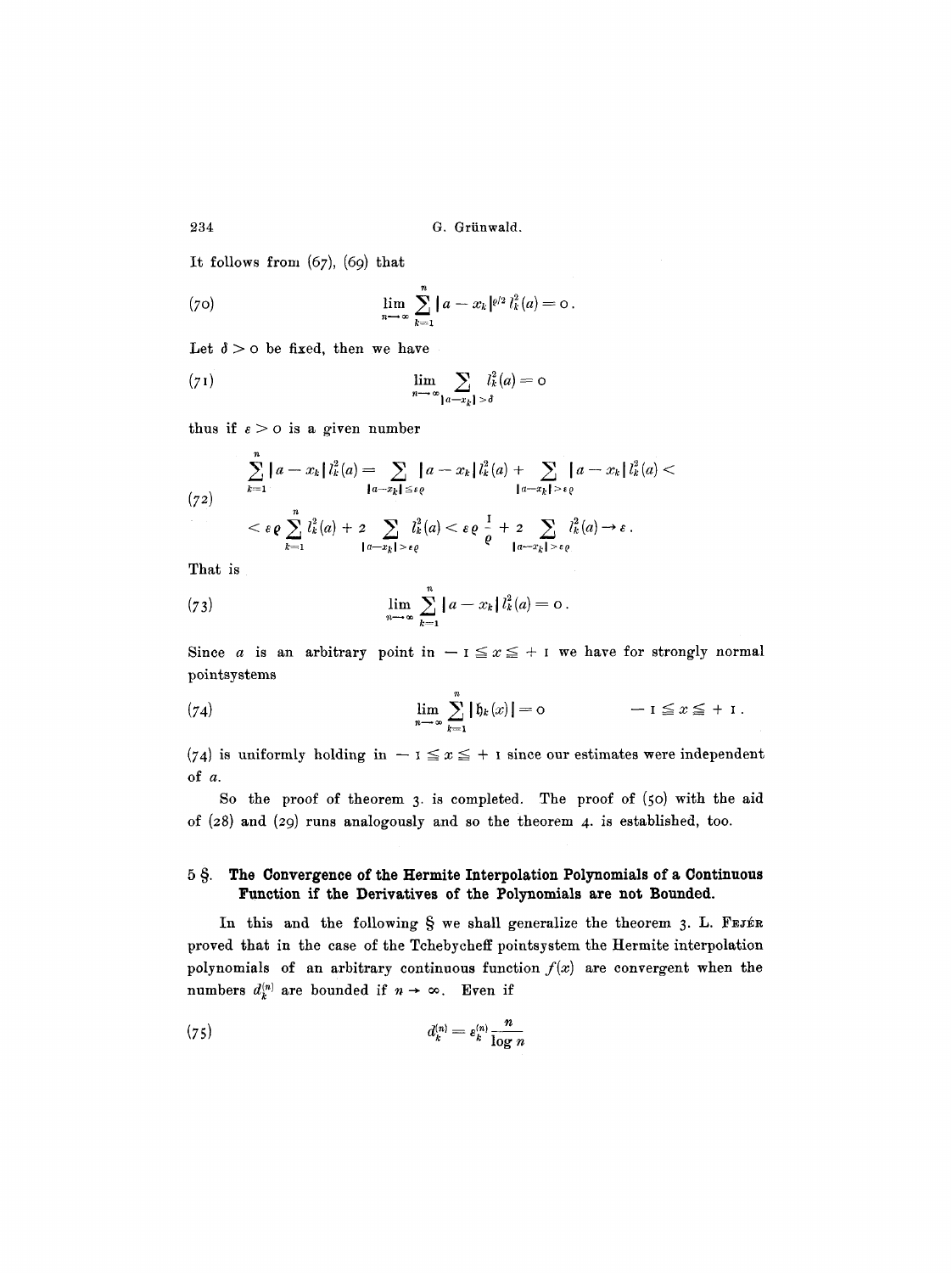where  $\varepsilon_k^{(n)} \to \infty$  when  $n \to \infty$ , then

(76) 
$$
\lim_{n \to \infty} H_n[f; d] = \lim_{n \to \infty} \left( \sum_{k=1}^n f(x_k) h_k(x) + \sum_{k=1}^n d_k \, \mathfrak{h}_k(x) \right) = f(x)
$$

and the convergence is uniform in the interval  $-1 \le x \le +1$ .<sup>1</sup>

We prove for  $\rho$ -normal pointsystems the theorem:

*Theorem 5. Let*  $f(x)$  be an arbitrary continuous function in the interval  $-1 \le x \le +1$  and let  $d_k = d_k^{(n)}$  be given numbers for which

(77) 
$$
|d_k^{(n)}| < n^{\rho-\epsilon}
$$
  $k = 1, 2, ..., n; n = 1, 2, ...,$ 

*if*  $n \rightarrow \infty$  and  $\epsilon > 0$  *is an arbitrarily given number. Furthermore let the pointsystem be q-normal, that is for all n* 

(78) 
$$
v_k(x) \geq \varrho > 0 \qquad k = 1, 2, ..., n; -1 \leq x \leq +1.
$$
 Then

(79) 
$$
\lim_{n \to \infty} H_n[f; d] = f(x)
$$

and the convergence is uniform in the interval  $-1 \le x \le +1$ .

The fundament of the proof is the following approximation theorem: Let  $I > \varrho' > 0$  and

(80) 
$$
g(x) = \begin{cases} 0 & \text{if } -1 \leq x \leq a \\ (x-a)^{a'} & \text{if } a \leq x \leq +1, \end{cases}
$$

then there exists a polynomial  $P(x)$  of degree n so that in  $-1 \le x \le +1$ 

$$
(81) \quad |g(x) - P(x)| < c \log n \cdot n^{-e'}, \quad |e' g(x) - (x - a) P'(x)| < c \log n \cdot n^{-e'},
$$

where  $c$  denotes a positive absolute constant. We shall prove this theorem in the next §.

Let  $\varrho'=\varrho-\frac{\varepsilon}{2}$ , where  $\varepsilon>0$  arbitrary but  $\langle \varrho$ . It follows from (81) that for sufficiently large  $n$ 

(82) 
$$
|g(x) - P(x)| < c n^{-\varrho + \varepsilon} \qquad -1 \le x \le + 1.
$$

$$
|e' g(x) - (x - a) P'(x)| < c n^{-\varrho + \varepsilon} \qquad -1 \le x \le + 1.
$$

If  $x_k \neq a$  we have (see (53))

(83) 
$$
H_n[g; g']_{x=a} = \sum_{a \leq x_k} (x_k - a)^{e'} l_k^2(a) (v_k(a) - e')
$$

 $1$  See FEJERS first paper cited in note 2, p. 222.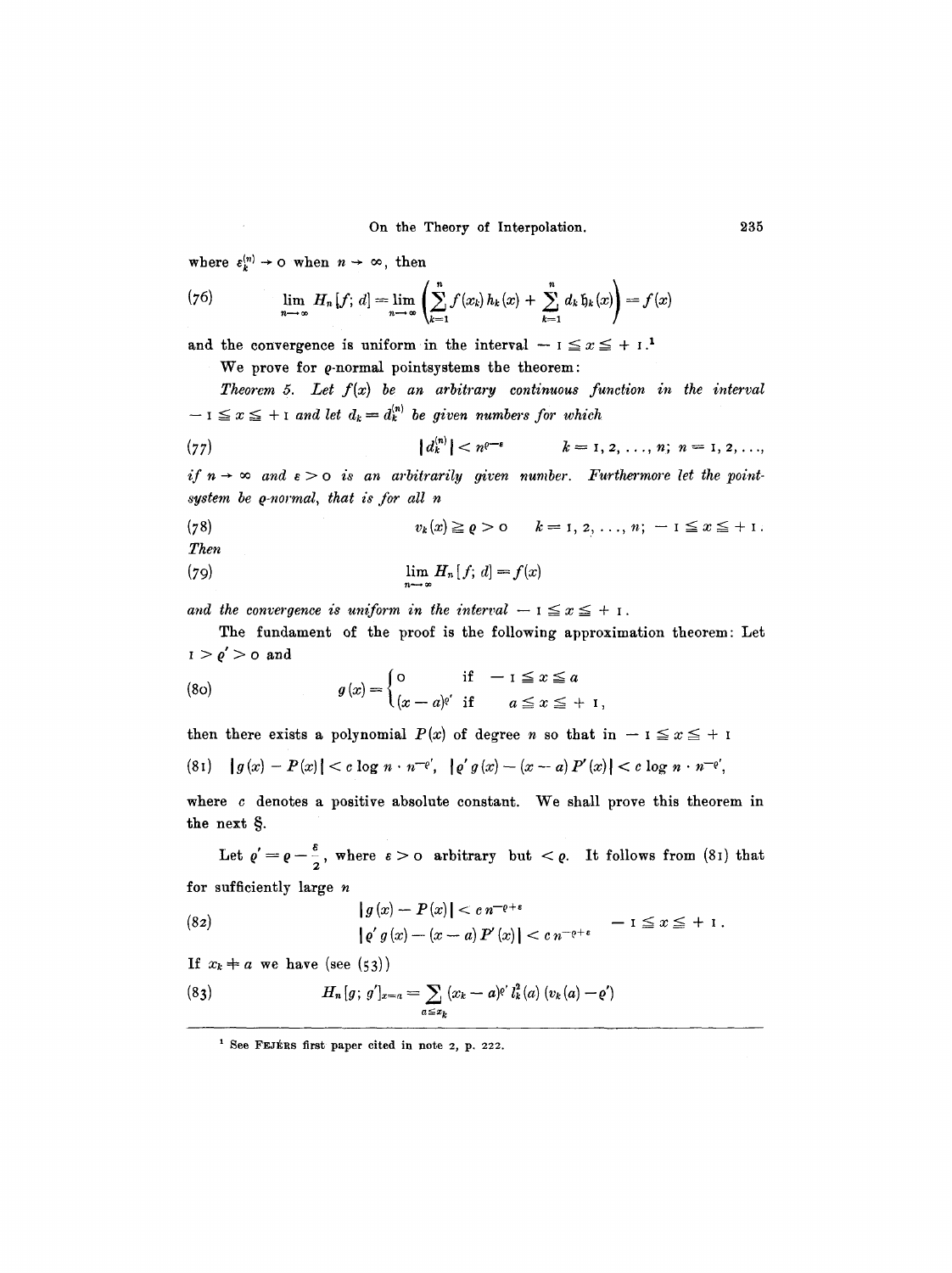and for sufficiently large n

(84) 
$$
P(a) = \sum_{k=1}^{n} P(x_k) h_k(a) + \sum_{k=1}^{n} P'(x_k) \mathfrak{h}_k(a).
$$

It follows from  $(82)$ ,  $(84)$  and  $(27)$ 

$$
\begin{aligned} |H_n[g; \, g']_{x=a} - P(a)| &= \left| \sum_{k=1}^n \left( g(x_k) - P(x_k) \right) h_k(a) + \sum_{k=1}^n \left( g'(x_k) - P'(x_k) \right) \mathfrak{h}_k(a) \right| \leq \\ &\leq c \, n^{-\varrho+\epsilon} \sum_{k=1}^n h_k(a) + c \, n^{-\varrho+\epsilon} \sum_{k=1}^n l_k^2(a) \leq c \, n^{-\varrho+\epsilon} + \frac{c}{\varrho'} \, n^{-\varrho+\epsilon} < c \, n^{-\varrho+\epsilon}. \end{aligned}
$$

Since  $|P(a)| < c n^{-\varrho+\varepsilon}$  (this follows from  $(82)$  and from  $g(a) = o$ )

(86) 
$$
| H_n[g; g']_{x=a} | < c \, n^{-\varrho + \epsilon}.
$$

(83), (86) and  $v_k(a) - e' \ge \frac{3}{2} > 0$  give

(87) 
$$
\sum_{x_k \geq a} (x_k - a)^{e'} l_k^2(a) \frac{\varepsilon}{2} < c n^{-e'+\varepsilon}
$$

that is

(88) 
$$
\sum_{x_k \geq a} \left( \frac{x_k-a}{2} \right)^{e'} l_k^2(a) < c n^{-e'+\epsilon}.
$$

$$
\left(\frac{x_k-a}{2}\right)^{\varrho'} > \frac{x_k-a}{2} \text{ since } \varrho' = \varrho - \frac{\epsilon}{2} < 1 \text{ and } \frac{x_k-a}{2} \le 1 \text{ so it follows from (88)}
$$
\n
$$
\sum_{x_k \ge a} (x_k-a) \, l_k^2(a) < c \, n^{-\varrho+\epsilon}.
$$

An analogous argumentation, with the aid of the function

$$
(90) \tG(x) = \begin{cases} (a-x)^{p'} & \text{if } -1 \le x \le a \\ 0 & \text{if } a \le x \le +1 \end{cases}
$$

gives

$$
\sum_{x_k \leq a} (a - x_k) l_k^2(a) < c \, n^{-\varrho + \varepsilon}
$$

and so

(92) 
$$
\sum_{k=1}^{n} |f_{k}(a)| = \sum_{k=1}^{n} |a-x_{k}| l_{k}^{2}(a) < cn^{-\rho+\epsilon}.
$$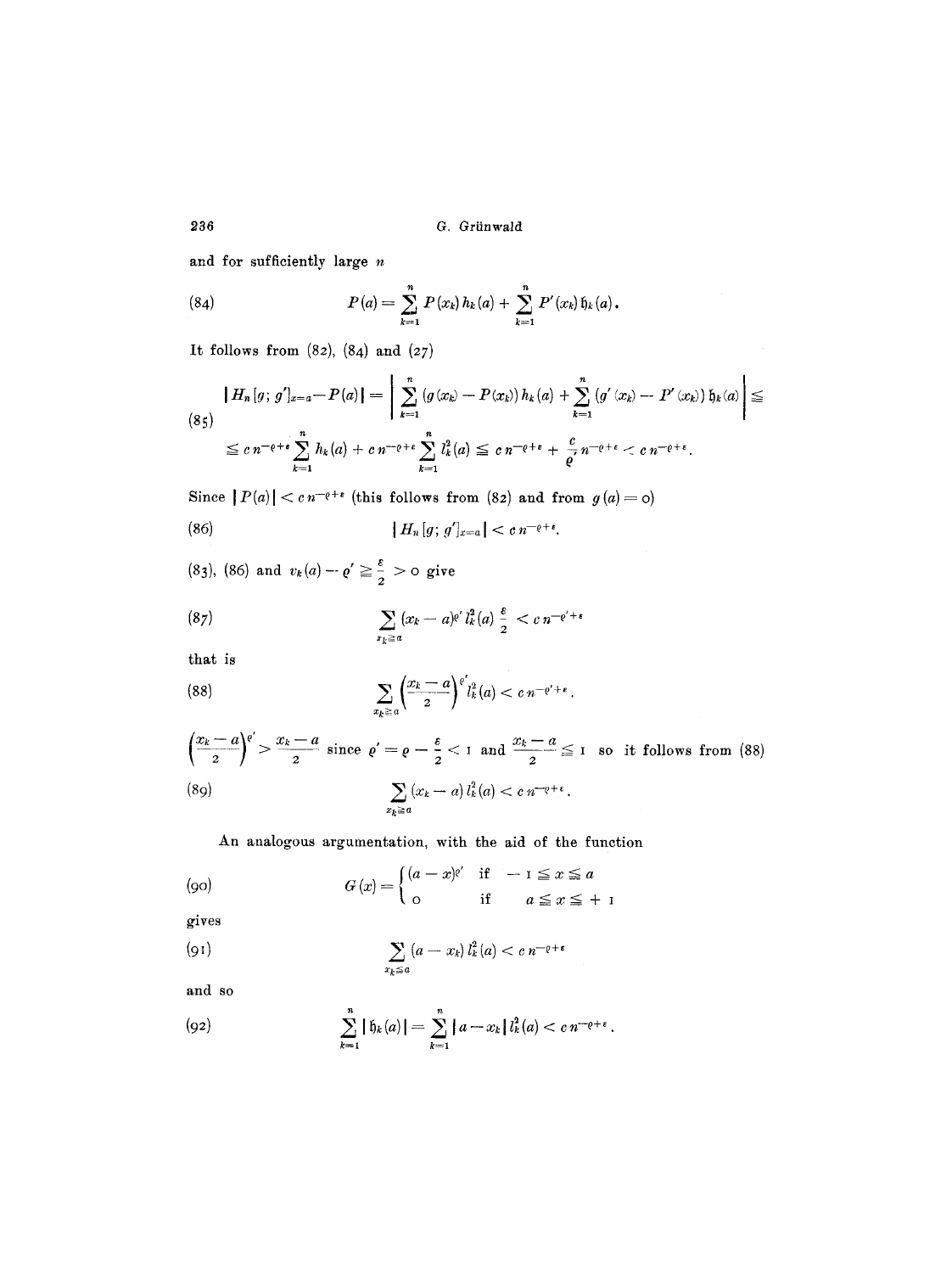Thus

(93) 
$$
\lim_{n \to \infty} n^{p-2} \sum_{k=1}^{n} |f_{k}(a)| = 0.
$$

It is clear that  $(93)$  holds uniformly in a so we have proved that for an arbitrary  $\varepsilon > 0$  uniformly in the interval  $-1 \le x \le +1$ 

(94) 
$$
\lim_{n \to \infty} n^{q-\epsilon} \sum_{k=1}^n |\mathfrak{y}_k(x)| = 0.
$$

Theorem 5. follows from *(77),* (94) and

(95) 
$$
\lim_{n \to \infty} \sum_{k=1}^{n} f(x_k) h_k(x) = f(x).
$$

#### 6 §. An Approximation Theorem.

We prove the approximation theorem enunciated in  $\S$  5. The function  $\varrho' g(x)$  satisfies in the interval  $- i \le x \le + i$  a Lipschitz condition with the exponent  $\rho'$  i e.

$$
|\varrho' g(x') - \varrho' g(x'')| < c|x' - x''|^{e'} \quad -1 \leq x', \ x'' \leq +1
$$

where c is an absolute constant. The existence of a polynomial  $Q(x)$  of degree n for which

$$
|\varrho' g(x) - Q(x)| < c \, n^{-\varrho'} \qquad -1 \le x \le +1
$$

follows from a wellknown theorem.<sup>1</sup>

In the interval 
$$
-1 \le x \le a + \frac{1}{n^3}
$$
  
(98)  
 $|Q(x)| < c n^{-e'},$   
since in the same interval

$$
|\varrho' g(x)| < c \, n^{-\varrho'}.
$$

Thus

(100) 
$$
|e'g(x) - (Q(x) - Q(a))| < c n^{-e'} \qquad -1 \leq x \leq +1.
$$

<sup>&</sup>lt;sup>1</sup> We mention the investigations of DE LA VALLEE POUSSIN, LEBESGUE, S. BERNSTEIN, D. JACKSON.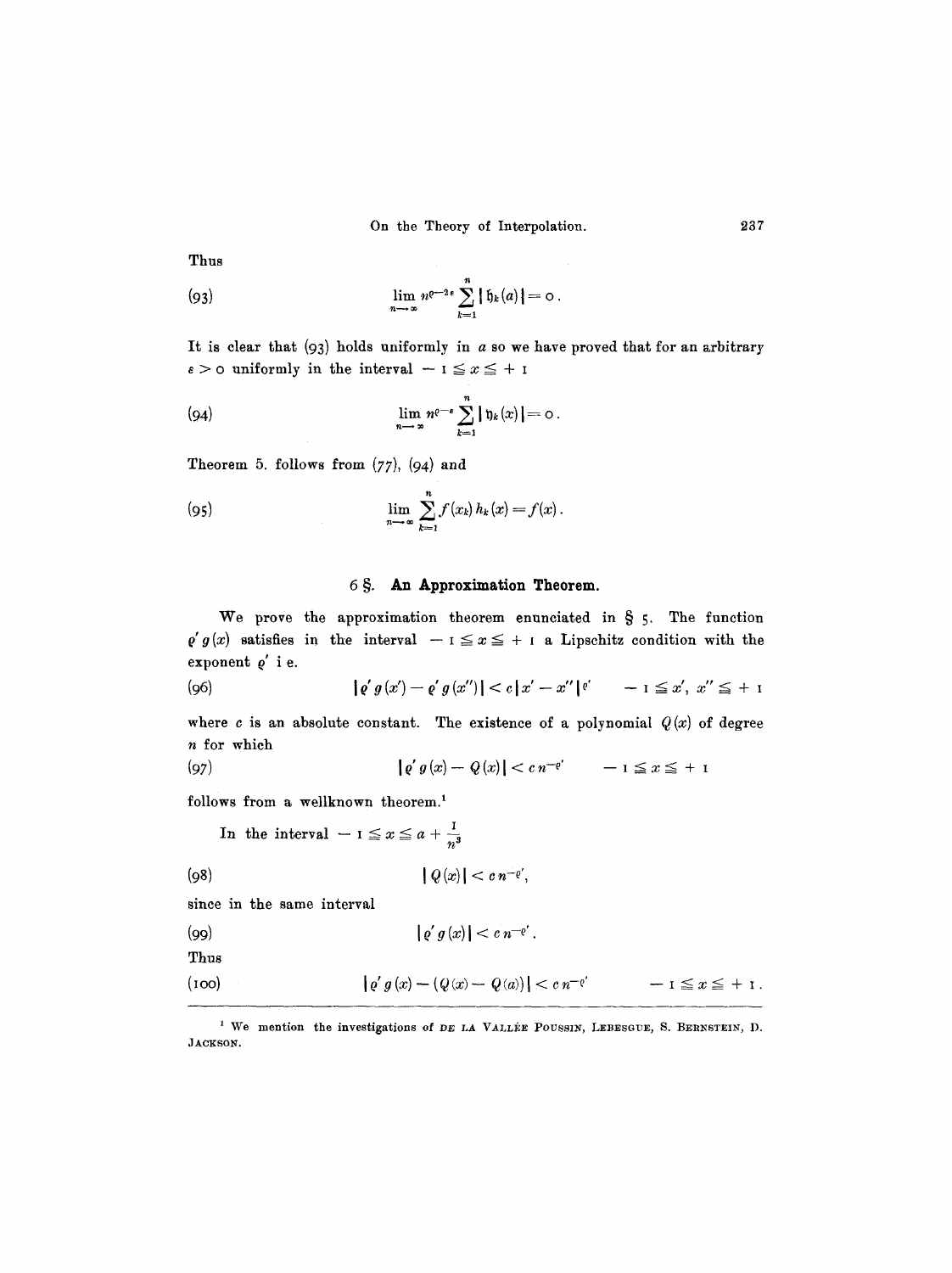238 G. Grünwald.

It follows from the theorem of Markoff that (IOI)  $|Q'(x)| < c n^2$  $-1 \leq x \leq +1$ , since  $|Q(x)| \leq c$  in  $-1 \leq x \leq +1$ . In the interval  $-1 \le x \le a + \frac{1}{a}$  also  $\left| \int_{0}^{x} \frac{Q(x) - Q(a)}{x - a} dx \right| =$ (IO2) *n ~*   $= | \int \frac{\Psi(x) - \Psi(u)}{\Psi(x)} dx + | \Psi(x) - \Psi(u)$ *dx*   $x-a$   $J_x-a$ *a-- n~ 1*   $n^s$  $\leq \int_{-1}^{1} \frac{e^{-(x-x)}}{|x-a|} dx + \int_{1}^{1} c n^2 dx < c n^{-e'} \log n + c n^{-1} < c n^{-e'} \log n.$  $n^8$ 

Thus we have in the interval  $-1 \le x \le a + \frac{1}{n^3}$  $(103)$ 

$$
\left| \int_{-1}^{x} \frac{\varrho' g(x)}{x-a} dx - \int_{-1}^{x} \frac{Q(x) - Q(a)}{x-a} dx \right| = \left| g(x) - \int_{-1}^{x} \frac{Q(x) - Q(a)}{x-a} dx \right| < c n^{-\varrho'} \log n.
$$

On the other hand it follows from (100) if  $a + \frac{1}{a} \le x \le +1$ 

(104) 
$$
\left| g(x) - \int_{a + \frac{1}{n^3}}^{x} \frac{Q(x) - Q(a)}{x - a} dx \right| < c n^{-e'} \int_{a + \frac{1}{n^3}}^{x} \frac{1}{x - a} dx < c n^{-e'} \log n
$$

and so in the same interval by (102) and (104)

(105)
$$
\left| \int_{-1}^{x} \frac{\varrho' g(x)}{x - a} dx - \int_{-1}^{x} \frac{Q(x) - Q(a)}{x - a} dx \right| =
$$

$$
= \left| g(x) - \left( \int_{-1}^{a + \frac{1}{n^3}} \frac{Q(x) - Q(a)}{x - a} dx + \int_{a + \frac{1}{n^3}}^{x} \frac{Q(x) - Q(a)}{x - a} dx \right) \right| \leq c n^{-\varrho'} \log n
$$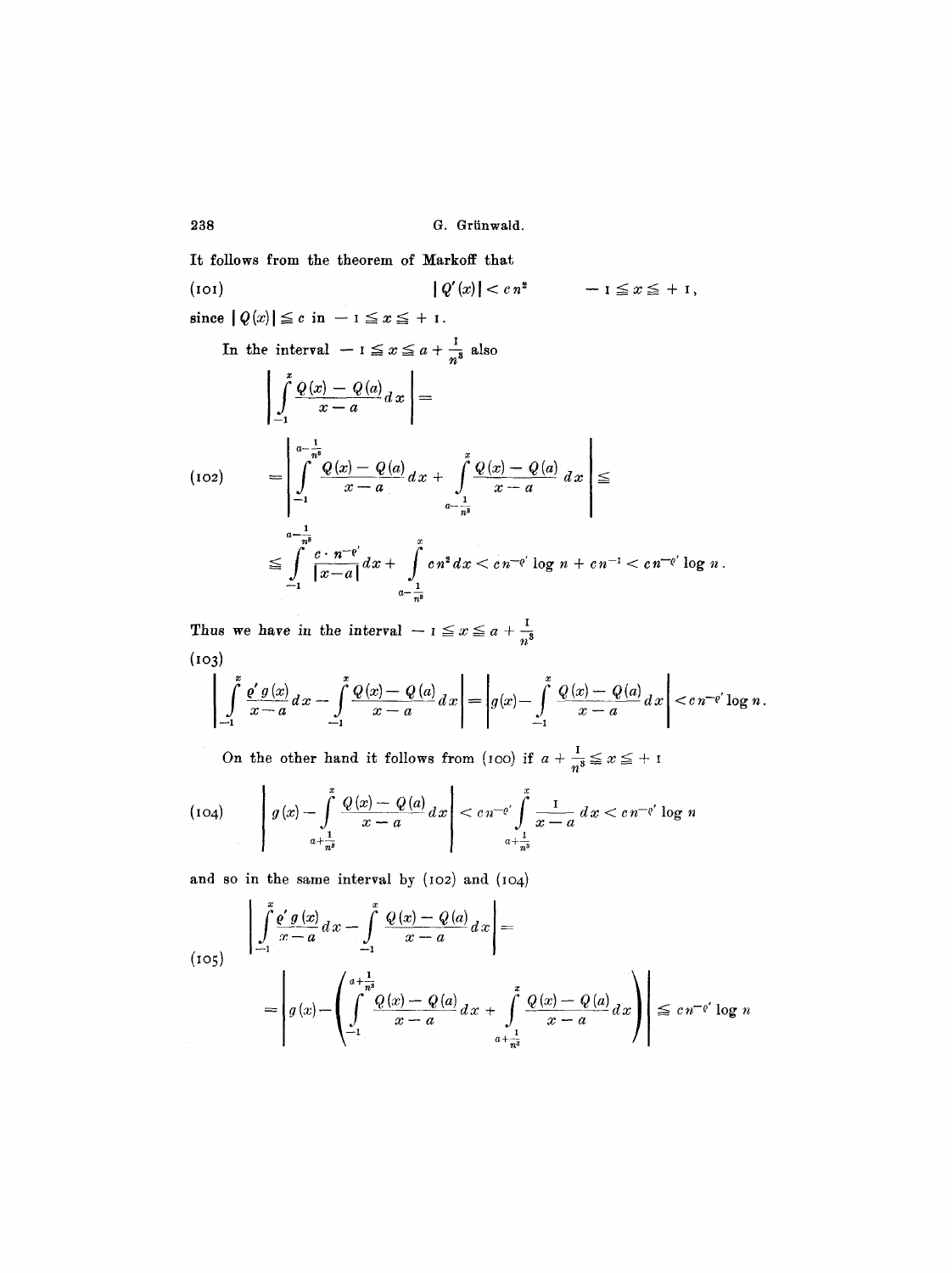Collecting the results we have

(106) 
$$
g(x) - \int_{-1}^{x} \frac{Q(x) - Q(a)}{x - a} dx  $e n^{-e'} \log n - 1 \le x \le +1$
$$

and this proves the approximation theorem with

(107) 
$$
P(x) = \int_{-1}^{x} \frac{Q(x) - Q(a)}{x - a} dx.
$$

## II. The Convergence of the Lagrange Interpolation Polynomials of a Function Corresponding to Normal and Strongly Normal Pointsystems.

#### 1 S. The Results of L. Fejér.

It is known that if a function  $f(x)$  satisfies a Lipschitz condition with an exponent greater than  $\frac{1}{2}$ , then the sequence of the Lagrange interpolation polynomials of  $f(x)$  corresponding to strongly normal pointsystems converges uniformly to  $f(x)$ .<sup>1</sup> We shall improve this result. The problem is to find an upper bound for

(108) 
$$
\sum_{k=1}^{n} |l_k(x)|.
$$

Indeed if we know e. g.

(109) 
$$
\sum_{k=1}^n |l_k(x)| < c n^{\alpha}, \quad -1 \leq x \leq 1, \quad 0 < \alpha < 1,
$$

where  $c > o$  is an absolute constant, it follows from a wellknown argumentation that the Lagrange polynomials of a function satisfying a Lipschitz condition with an exponent greater than  $\alpha$  are uniformly convergent.<sup>2</sup> Our tool is the inequality for the fundamental functions of the second kind of Hermite interpolation, proved n in  $S_5$  of Part I. There exists namely a connection between (108) and  $\sum_{k} |b_k(x)|$ .  $k=$ 

**239** 

 $^1$  See FEJÉRS first paper cited in note 2, p. 222.

 $^2$  The idea of the proof due to LEBESGUE, HAAR, FABER. See FEJÉRS first cited paper in note 2, p. 222.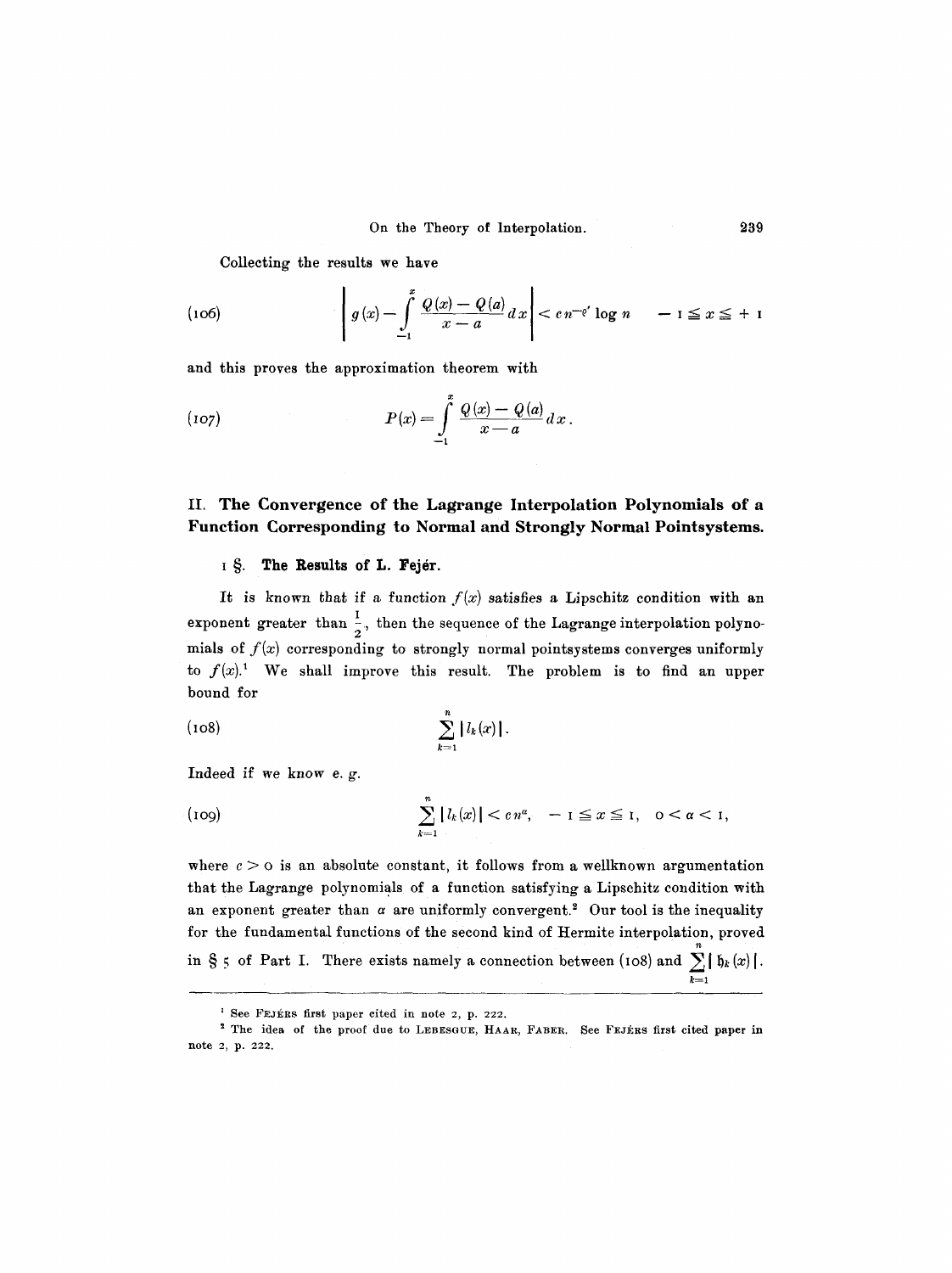#### **#40 G. Griinwald.**

Indeed the inequality of Cauchy gives for  $x \neq x_k$ 

(110) 
$$
\sum_{k=1}^{n} |l_{k}(x)| \leq \sqrt{\sum_{k=1}^{n} \frac{1}{|x - x_{k}|} \sum_{k=1}^{n} |b_{k}(x)|}.
$$

### **2 w A Convergence Theorem of the Lagrange Interpolation Polynomials of a Function Satisfying & Certain Lipschitz Condition.**

Let  $\delta$ > $\circ$  be a fixed number and x an arbitrary point in  $-1 + \delta \le x \le 1-\delta$ . Then we have for  $\rho$ -normal pointsystems

(111) 
$$
S = \sum_{k=1}^{i-1} \frac{1}{x - x_k} + \sum_{k=i+2}^{n} \frac{1}{x_k - x} < cn \log n \qquad x_i \leq x \leq x_{i+1}.
$$

Erdős-Turán proved<sup>1</sup>, that for a *q*-normal pointsystem

(112) 
$$
\theta_{\nu-1} - \theta_{\nu} > \frac{c}{n}
$$
  $\nu = 2, ..., n-1, n,$ 

where  $x_v = \cos \theta_v$ . (111) is an easy consequence of (112). **From** *(27)* **follows** 

(113) 
$$
|l_i(x)| + |l_{i+1}(x)| < \frac{2}{\sqrt{\rho}}
$$

**and so** 

$$
\sum_{k=1}^{n} |l_{k}(x)| < \frac{2}{\sqrt{\varrho}} + \sum_{\substack{k=1 \ k \neq i, i+1}}^{n} |l_{k}(x)| < \frac{2}{\sqrt{\varrho}} + \sqrt{S \sum_{k=1}^{n} |b_{k}(x)|} < \frac{2}{\sqrt{\varrho}} + \sqrt{S \sum_{k=1}^{n} |b_{k}(x)|} < \frac{2}{\sqrt{\varrho}} + \frac{2}{\sqrt{\varrho}} + \frac{2}{\sqrt{\varrho}} + \frac{2}{\sqrt{\varrho}} + \frac{2}{\sqrt{\varrho}} + \frac{2}{\sqrt{\varrho}} + \frac{2}{\sqrt{\varrho}} + \frac{2}{\sqrt{\varrho}} + \frac{2}{\sqrt{\varrho}} + \frac{2}{\sqrt{\varrho}} + \frac{2}{\sqrt{\varrho}} + \frac{2}{\sqrt{\varrho}} + \frac{2}{\sqrt{\varrho}} + \frac{2}{\sqrt{\varrho}} + \frac{2}{\sqrt{\varrho}} + \frac{2}{\sqrt{\varrho}} + \frac{2}{\sqrt{\varrho}} + \frac{2}{\sqrt{\varrho}} + \frac{2}{\sqrt{\varrho}} + \frac{2}{\sqrt{\varrho}} + \frac{2}{\sqrt{\varrho}} + \frac{2}{\sqrt{\varrho}} + \frac{2}{\sqrt{\varrho}} + \frac{2}{\sqrt{\varrho}} + \frac{2}{\sqrt{\varrho}} + \frac{2}{\sqrt{\varrho}} + \frac{2}{\sqrt{\varrho}} + \frac{2}{\sqrt{\varrho}} + \frac{2}{\sqrt{\varrho}} + \frac{2}{\sqrt{\varrho}} + \frac{2}{\sqrt{\varrho}} + \frac{2}{\sqrt{\varrho}} + \frac{2}{\sqrt{\varrho}} + \frac{2}{\sqrt{\varrho}} + \frac{2}{\sqrt{\varrho}} + \frac{2}{\sqrt{\varrho}} + \frac{2}{\sqrt{\varrho}} + \frac{2}{\sqrt{\varrho}} + \frac{2}{\sqrt{\varrho}} + \frac{2}{\sqrt{\varrho}} + \frac{2}{\sqrt{\varrho}} + \frac{2}{\sqrt{\varrho}} + \frac{2}{\sqrt{\varrho}} + \frac{2}{\sqrt{\varrho}} + \frac{2}{\sqrt{\varrho}} + \frac{2}{\sqrt{\varrho}} + \frac{2}{\sqrt{\varrho}} + \frac{2}{\sqrt{\varrho}} + \frac{2}{\sqrt{\varrho}} + \frac{2}{\sqrt{\varrho}} + \frac{2}{\sqrt{\varrho}} + \frac{2}{\sqrt{\varrho}} + \frac{2}{
$$

$$
< \frac{2}{\sqrt[p]{\varrho}} + \sqrt{cn \log n \sum_{k=1}^n |f_k(x)|}.
$$

Thus (92) gives for an arbitrary but fixed  $\varepsilon > 0$  and sufficiently large *n* 

(115) 
$$
\sum_{k=1}^{n} |l_k(x)| < c \cdot n^{\frac{1-\rho}{2}+\epsilon} - 1 + \delta \leq x \leq 1 - \delta.
$$

<sup>&</sup>lt;sup>1</sup> See the paper of. P. ERDOS-P. TURAN cited in note 2, p. 222.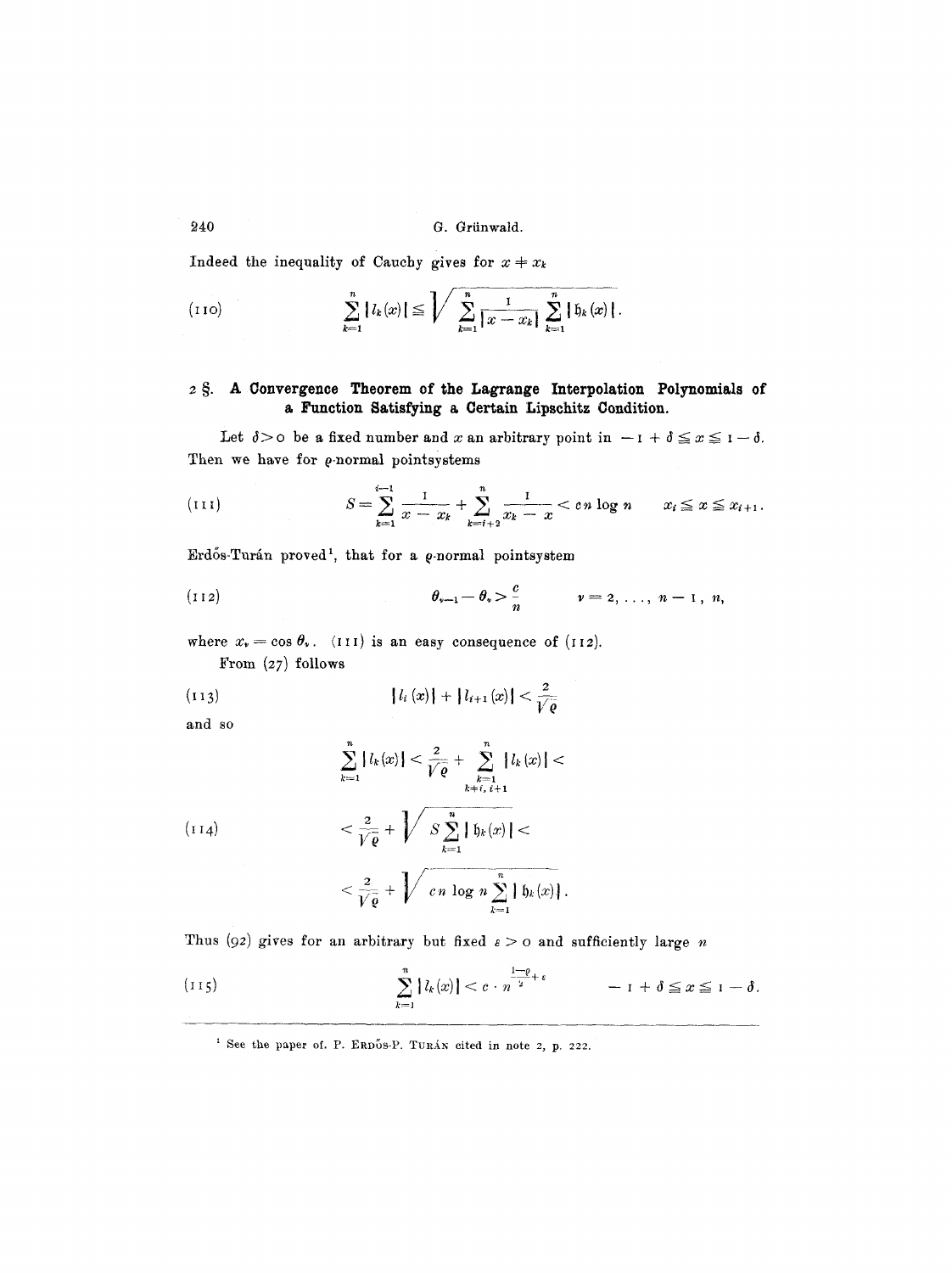So from the theorem mentioned in  $\S$  i follows the *theorem 6.* Let  $f(x)$  be a  $f$ unction defined in  $-1 \le x \le +1$  which satisfies a Lipschitz condition with an exponent greater than  $\frac{1}{2}$ , that is

(116) 
$$
|f(x') - f(x'')| < c |x' - x''|^\alpha - 1 \leq x', x'' \leq + 1, \alpha > \frac{1 - \varrho}{2}.
$$

*Furthermore let the pointsystem of the fundamental points of the Lagrange interpolation be Q-normal:* 

$$
(117) \t v_k(x) \geq \varrho > 0 \t k = 1, 2, ..., n; n = 1, 2, ...; -1 \leq x \leq +1.
$$

Then the sequence of the Lagrange interpolation polynomials of the function  $f(x)$  is *convergent in the interval*  $-1 < x < +1$  and the *convergence is uniform in the interval*  $-1 + \delta \leq x \leq 1 - \delta$ , where  $\delta > 0$  is an arbitrary but fixed number.

III. On the Sum 
$$
\sum_{k=1}^{n} l_k^2(x)
$$
.

#### **i** §. Preliminaries.

We have seen that the sum

$$
(118) \t\t\t l_1^2(x) + l_2^2(x) + \cdots + l_n^2(x)
$$

is important in the investigation of the interpolation polynomials. L. FEJER investigated this sum for Jacobi pointsystems. In the Tchebycheff case he proved<sup>1</sup>, that

(119) 
$$
\lim_{n \to \infty} \sum_{k=1}^{n} l_k^2(x) = \begin{cases} 2 & \text{if } x = -1 \\ 1 & \text{if } -1 < x < +1 \\ 2 & \text{if } x = +1. \end{cases}
$$

In the case of the pointsystem corresponding to the roots of the  $n<sup>th</sup>$  Jacobi polynomial with the parameter values  $\alpha$ ,  $\beta$ 

 $<sup>1</sup>$  L. FEJÉR, Bestimmung derjenigen Abscissen eines Intervalles, für welche die Quadratsumme</sup> der Grundfunktionen der Lagrangeschen Interpolation im Intervalle ein möglichst kleines Maximum besitzt, *Annali della R. Scuola Normale Superiore di Pisa* (1932), p. 3-16.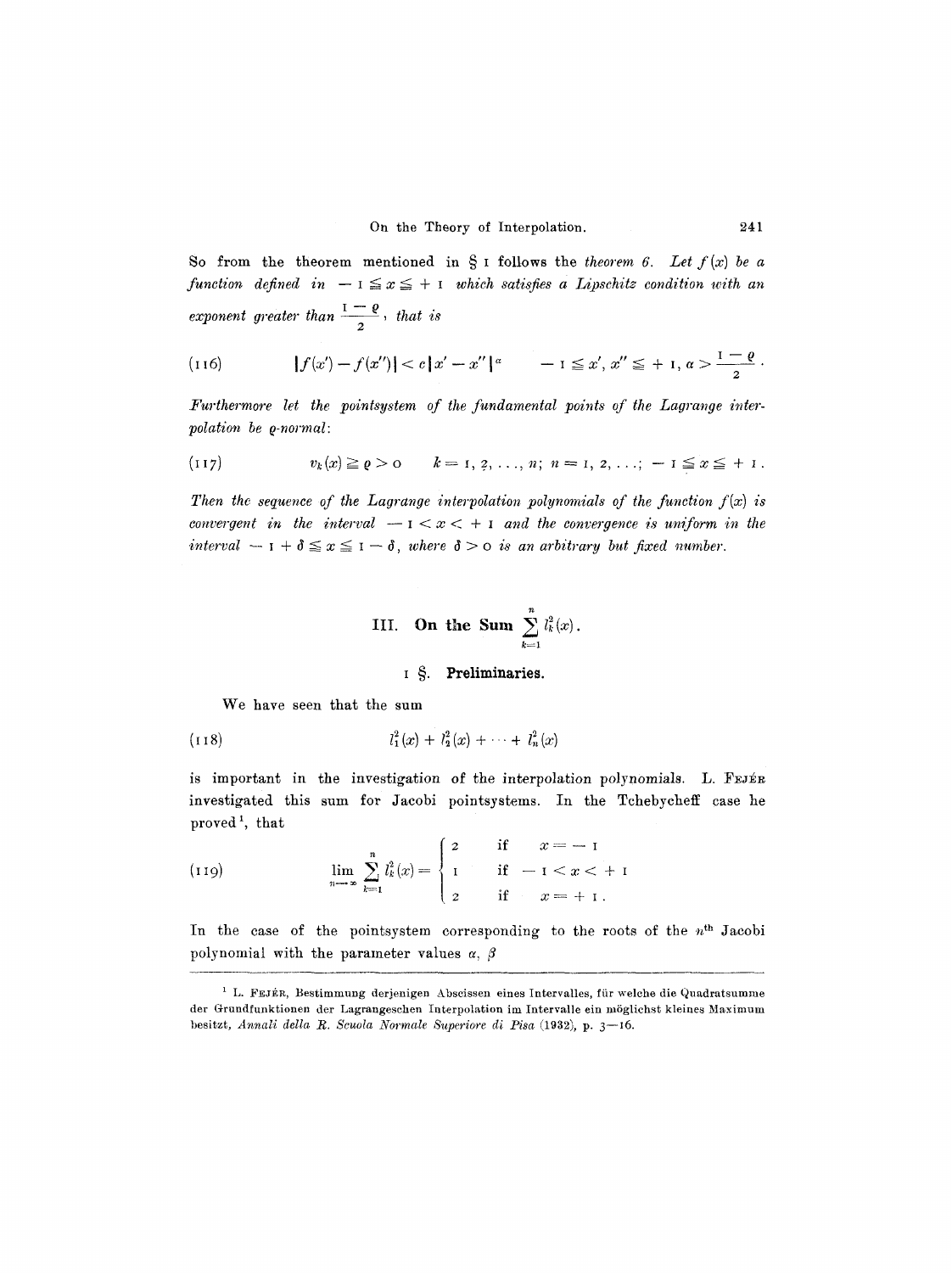$$
(120) \quad \lim_{n \to \infty} \sum_{k=1}^{n} l_k^2(x) = \begin{cases} \frac{1}{1 - 2\beta} & \text{if } x = -1 \\ 1 & \text{if } -1 < x < +1 \\ 0 & \text{if } x = +1 \end{cases} \quad 0 \leq \alpha \leq \frac{1}{2}
$$

We shall prove *that for normal pointsystems* 

(121) 
$$
\lim_{n \to \infty} \sum_{k=1}^{n} l_k^2(x) = 1 \qquad -1 < x < +1
$$

*and the convergence is uniform in the interral - 1 +*  $\varepsilon \leq x \leq 1 - \varepsilon$ *, where*  $\varepsilon > 0$ *arbitrary fixed number.* 

2  $\Im$ . Proof of the Convergence of  $\sum l_k^2(x)$  if  $n \to \infty$  for Normal Pointsystems.  $k=1$ 

Let  $1 > \lambda > o$  be a fixed number then for such indizes k for which  $-1 + \lambda \leq x_k \leq 1 - \lambda$  we have

$$
\left| \frac{\omega''(x_k)}{\omega'(x_k)} \right| < \frac{1}{\lambda}
$$

and

$$
(123) \t v_k(x) \leq 1 + \frac{2}{\lambda}.
$$

Indeed either  $(I-x_k)\frac{\omega}{\omega'(x_k)}$  or  $(-I-x_k)\frac{\omega'(x_k)}{\omega'(x_k)}$  is positive thus it follows from  $v_k(+1) \geq 0$ ,  $v_k(-1) \geq 0$ 

$$
(124) \qquad \left|\frac{\omega''(x_k)}{\omega'(x_k)}\right| \leq \max\left(\frac{1}{|1-x_k|}, \frac{1}{|1+x_k|}\right) \leq \frac{1}{\lambda}
$$

since  $I-x_k \geq \lambda$ ,  $I + x_k \geq \lambda$ .

Furthermore

$$
(125) \t v_k(x) = 1 - (x - x_k) \frac{\omega''(x_k)}{\omega'(x_k)} \leq 1 + |x - x_k| \left| \frac{\omega''(x_k)}{\omega'(x_k)} \right| \leq 1 + \frac{2}{\lambda}.
$$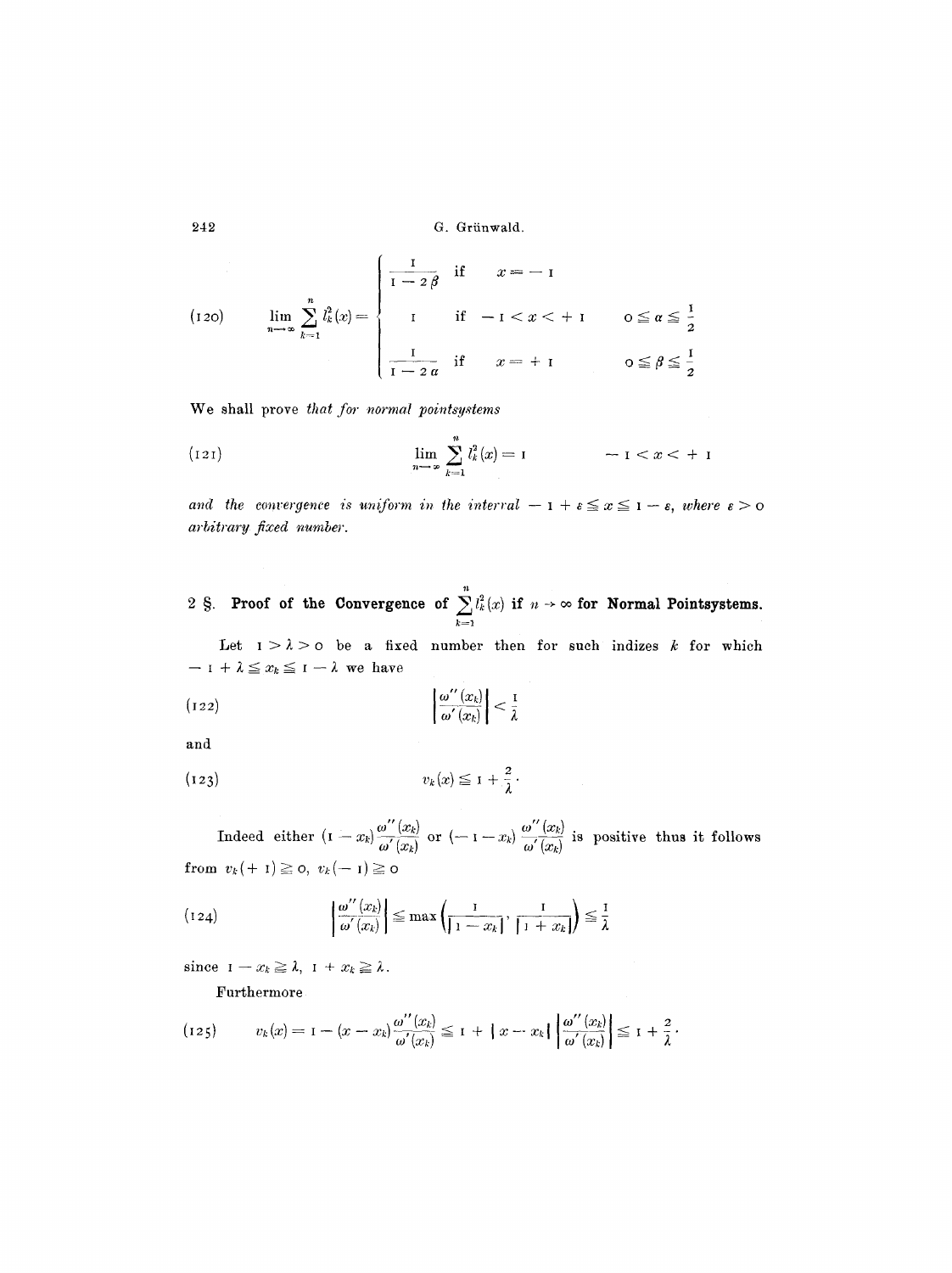We need the relation

(126) 
$$
\lim_{n \to \infty} \sum_{|x - x_k| > \delta}^n l_k^2(x) = 0 \qquad -1 < x < +1, \ \delta > 0,
$$

which is an easy consequence of (50).

Let  $f(x)$  be a function defined by

(127) 
$$
f(x) = \begin{cases} 0 & \text{if } -1 \leq x \leq -1 + \frac{\lambda}{2} \\ \frac{2}{\lambda}x + \frac{2-\lambda}{\lambda} & \text{if } -1 + \frac{\lambda}{2} \leq x \leq -1 + \lambda \\ 1 & \text{if } -1 + \lambda \leq x \leq 1 - \lambda \\ -\frac{2}{\lambda}x + \frac{2-\lambda}{\lambda} & \text{if } 1 - \lambda \leq x \leq 1 - \frac{\lambda}{2} \\ 0 & \text{if } 1 - \frac{\lambda}{2} \leq x \leq +1 \end{cases}
$$

 $f(x)$  is continuous in  $-1 \le x \le +1$ . It follows from the last remark in § 2 Part I. that

(128) 
$$
\lim_{n \to \infty} H_n[f; o] = \lim_{n \to \infty} \sum_{k=1}^n f(x_k) h_k(x) = f(x) \qquad -1 < x < +1
$$

and the convergence is uniform in an inner interval of  $-1 \le x \le +1$ . Let  $x_0$  be an arbitrary but fixed number in the interval  $-1 + \lambda < x < 1 - \lambda$ . There exists a  $\delta > 0$  so that  $f(x) = 1$  in  $x_0 - \delta \le x \le x_0 + \delta$ .

Let

$$
(129)\quad \sum_{k=1}^n f(x_k) h_k(x_0) = \sum_{\substack{x_0 - x_k \mid \leq \delta}} f(x_k) h_k(x_0) + \sum_{\substack{x_0 - x_k \mid > \delta}} f(x_k) h_k(x_0) = \sum_{\substack{1 \\ 1 \leq k \leq \delta}} f(x_k) h_k(x_0) = \sum_{\substack{1 \\ 1 \leq k \leq \delta}} f(x_k) h_k(x_0) = \sum_{\substack{1 \\ 1 \leq k \leq \delta}} f(x_k) h_k(x_0) = \sum_{\substack{1 \\ 1 \leq k \leq \delta}} f(x_k) h_k(x_0) = \sum_{\substack{1 \\ 1 \leq k \leq \delta}} f(x_k) h_k(x_0) = \sum_{\substack{1 \\ 1 \leq k \leq \delta}} f(x_k) h_k(x_0) = \sum_{\substack{1 \\ 1 \leq k \leq \delta}} f(x_k) h_k(x_0) = \sum_{\substack{1 \\ 1 \leq k \leq \delta}} f(x_k) h_k(x_0) = \sum_{\substack{1 \\ 1 \leq k \leq \delta}} f(x_k) h_k(x_0) = \sum_{\substack{1 \\ 1 \leq k \leq \delta}} f(x_k) h_k(x_0) = \sum_{\substack{1 \\ 1 \leq k \leq \delta}} f(x_k) h_k(x_0) = \sum_{\substack{1 \\ 1 \leq k \leq \delta}} f(x_k) h_k(x_0) = \sum_{\substack{1 \\ 1 \leq k \leq \delta}} f(x_k) h_k(x_0) = \sum_{\substack{1 \\ 1 \leq k \leq \delta}} f(x_k) h_k(x_0) = \sum_{\substack{1 \\ 1 \leq k \leq \delta}} f(x_k) h_k(x_0) = \sum_{\substack{1 \\ 1 \leq k \leq \delta}} f(x_k) h_k(x_0) = \sum_{\substack{1 \\ 1 \leq k \leq \delta}} f(x_k) h_k(x_0) = \sum_{\substack{1 \\ 1 \leq k \leq \delta}} f(x_k) h_k(x_0) = \sum_{\substack{1 \\ 1 \leq k \leq \delta}} f(x_k) h_k(x_0) = \sum_{\substack{1 \\ 1 \leq k \leq \delta}} f(x_k) h_k(x_0) = \sum_{\substack{1 \\ 1 \leq k \leq \delta}} f(x_k) h_k(x_0) = \sum
$$

In  $\sum_{k=1}^{\infty}$  only such *k* occur for which  $f(x_k) = 1$ , thus

$$
(130) \qquad \sum_{i} \sum_{\mathbf{l} x_0 - x_k \mathbf{l} \leq \delta} v_k(x_0) l_k^2(x_0) = \sum_{\mathbf{l} x_0 - x_k \mathbf{l} \leq \delta} l_k^2(x_0) - \sum_{\mathbf{l} x_0 - x_k \mathbf{l} \leq \delta} (x_0 - x_k) \frac{\omega''(x_k)}{\omega'(x_k)} l_k^2(x_0).
$$

Since here  $- I + \lambda \leq x_k \leq I - \lambda$  the inequality (124) holds and so

$$
(131) \qquad \qquad \sum_{|x_0 - x_k| \leq \delta} |x_0 - x_k| \left| \frac{\omega''(x_k)}{\omega'(x_k)} \right| l_k^2(x_0) \leq \frac{1}{\lambda} \sum_{|x_0 - x_k| \leq \delta} |x_0 - x_k| l_k^2(x_0).
$$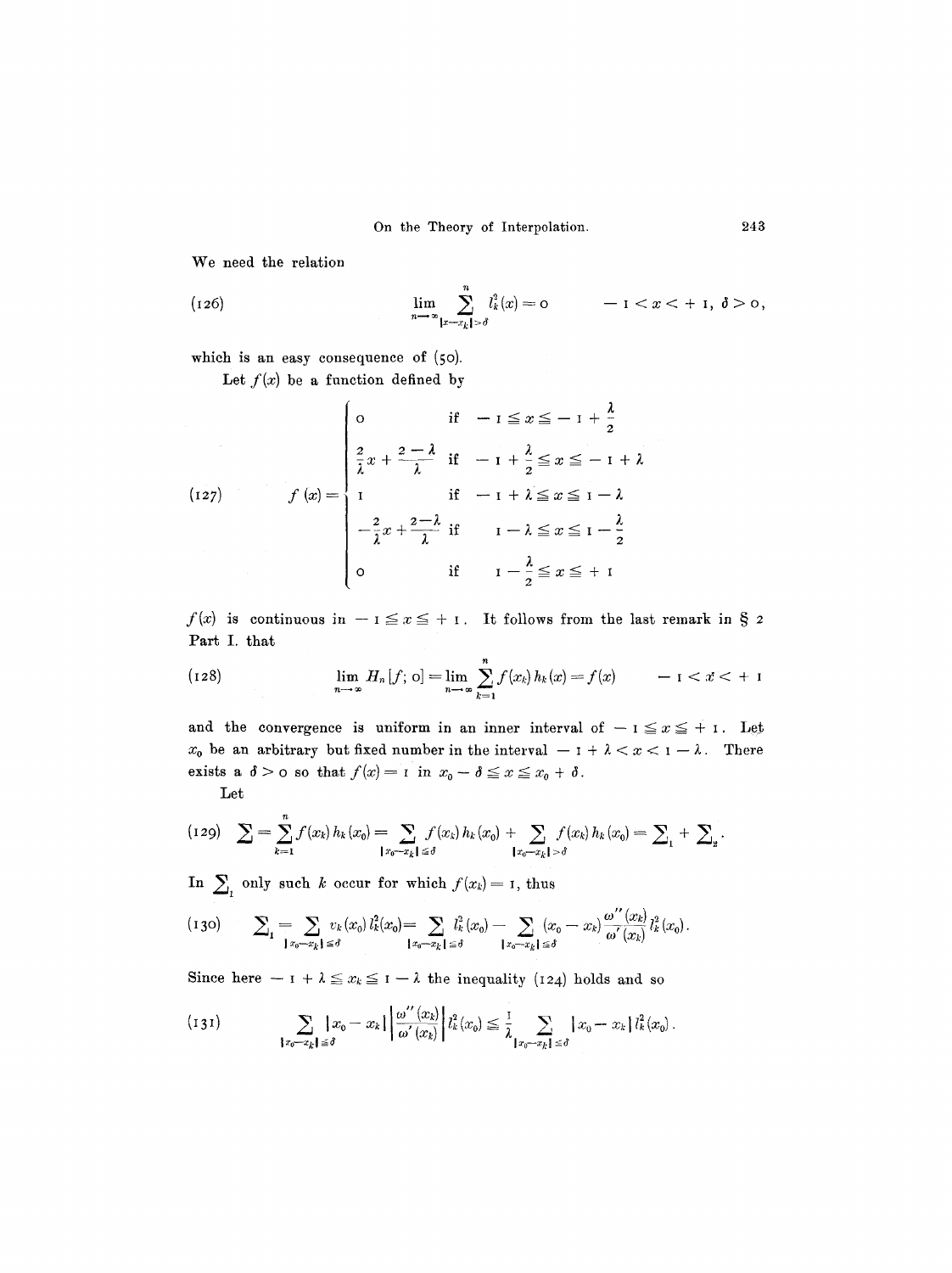Because of

(132) 
$$
\lim_{n \to \infty} \sum_{k=1}^{n} | \mathfrak{h}_k(x_0) | = 0
$$

 $(131)$  and  $(130)$  give (133)  $\sum_{k=1}^{\infty} \sum_{k=1}^{\infty} l_{k}(x_0) + \varepsilon_n,$ 

where  $\varepsilon_n \rightarrow o \text{ if } n \rightarrow \infty$  .

On the other hand if  $-1 \le x_k \le -1 + \frac{1}{2}$  or  $1-\frac{1}{2} \le x_k \le 1$   $f(x_k)=0$  so in  $\sum_{n=2}^{\infty}$  only such  $x_k$  occurs for which  $-1 + \frac{\pi}{2} \le x_k \le 1 - \frac{\pi}{2}$ . That is (123) holds with  $\frac{1}{2}$  instead of

 $|x_0-x_k| \le d$ 

$$
(134) \t v_k(x_0) \leq 1 + \frac{4}{\lambda}.
$$

Thus

(135) 
$$
\sum_{2} = \sum_{\{x_0 = x_k\} > \delta} f(x_k) h_k(x_0) < \left(1 + \frac{4}{\lambda}\right) \sum_{\{x_0 = x_k\} > \delta} l_k^2(x_0).
$$

From (126) and (135) follows that  $\sum_{i}$   $\rightarrow$  0 if  $n \rightarrow \infty$ . (129), (133) and the last remark give

$$
(136) \tI = \lim_{n \to \infty} \sum_{k=1}^{n} f(x_k) h_k(x_0) = \lim_{n \to \infty} \sum_{\substack{z_0 - z_k \ s \delta}} l_k^2(x_0) = \lim_{n \to \infty} \sum_{k=1}^{n} l_k^2(x_0) ,
$$

which is our theorem.

### **3 w A Convergence Theorem** for Certain **Interpolation Polynomials.**

An interesting consequence of the theorem proved in the preceeding  $\S$  is the following: If  $f(x)$  is a continuous function in the interval  $-1 \le x \le +1$ , *then we have for stro~gly normal pointsystems* 

(137) 
$$
\lim_{n \to \infty} \sum_{k=1}^{n} f(x_k) l_k^2(x) = f(x) \qquad -1 < x < +1
$$

*and the convergence is uniform in*  $-1 + \lambda \leq x \leq 1 - \lambda$ , where  $\lambda > 0$ .